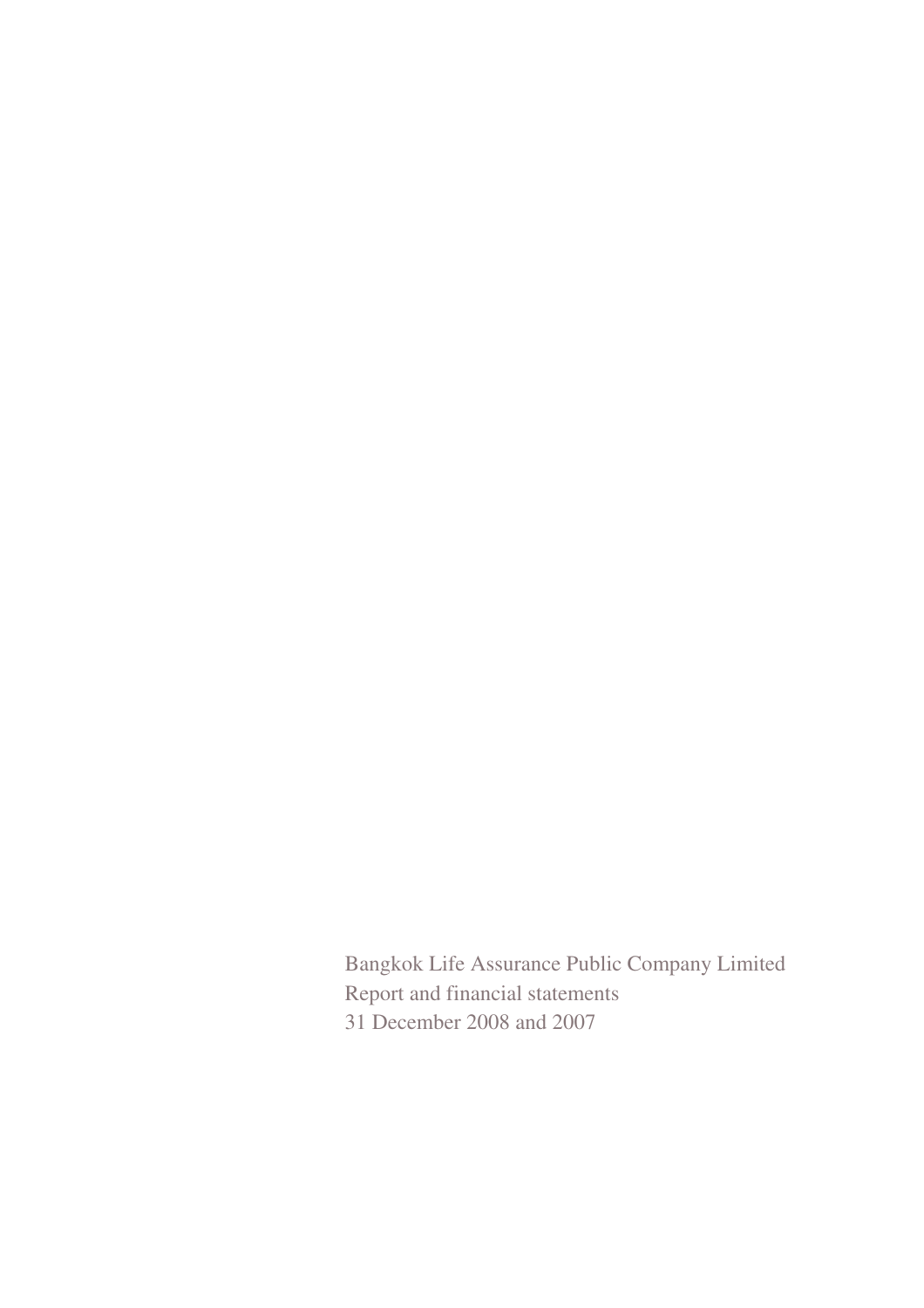#### **Report of Independent Auditor**

To the Shareholders of Bangkok Life Assurance Public Company Limited

I have audited the balance sheet of Bangkok Life Assurance Public Company Limited as at 31 December 2008, and the related statements of income, changes in shareholders' equity and cash flows for the year then ended. These financial statements are the responsibility of the Company's management as to their correctness and the completeness of the presentation. My responsibility is to express an opinion on these financial statements based on my audit. The financial statements of Bangkok Life Assurance Public Company Limited for the year ended 31 December 2007, as presented herein for comparative purposes, were audited by another auditor of our firm who expressed an unqualified opinion on those statements, under his report dated 20 March 2008.

I conducted my audit in accordance with generally accepted auditing standards. Those standards require that I plan and perform the audits to obtain reasonable assurance about whether the financial statements are free of material misstatement. An audit includes examining, on a test basis, evidence supporting the amounts and disclosures in the financial statements. An audit also includes assessing the accounting principles used and significant estimates made by management, as well as evaluating the overall financial statement presentation. I believe that my audit provides a reasonable basis for my opinion.

In my opinion, the financial statements referred to above present fairly, in all material respects, the financial position of Bangkok Life Assurance Public Company Limited as at 31 December 2008 and the results of its operations and its cash flows for the year then ended in accordance with generally accepted accounting principles.

Nonglak Pumnoi Certified Public Accountant (Thailand) No. 4172

Ernst & Young Office Limited Bangkok: 23 February 2009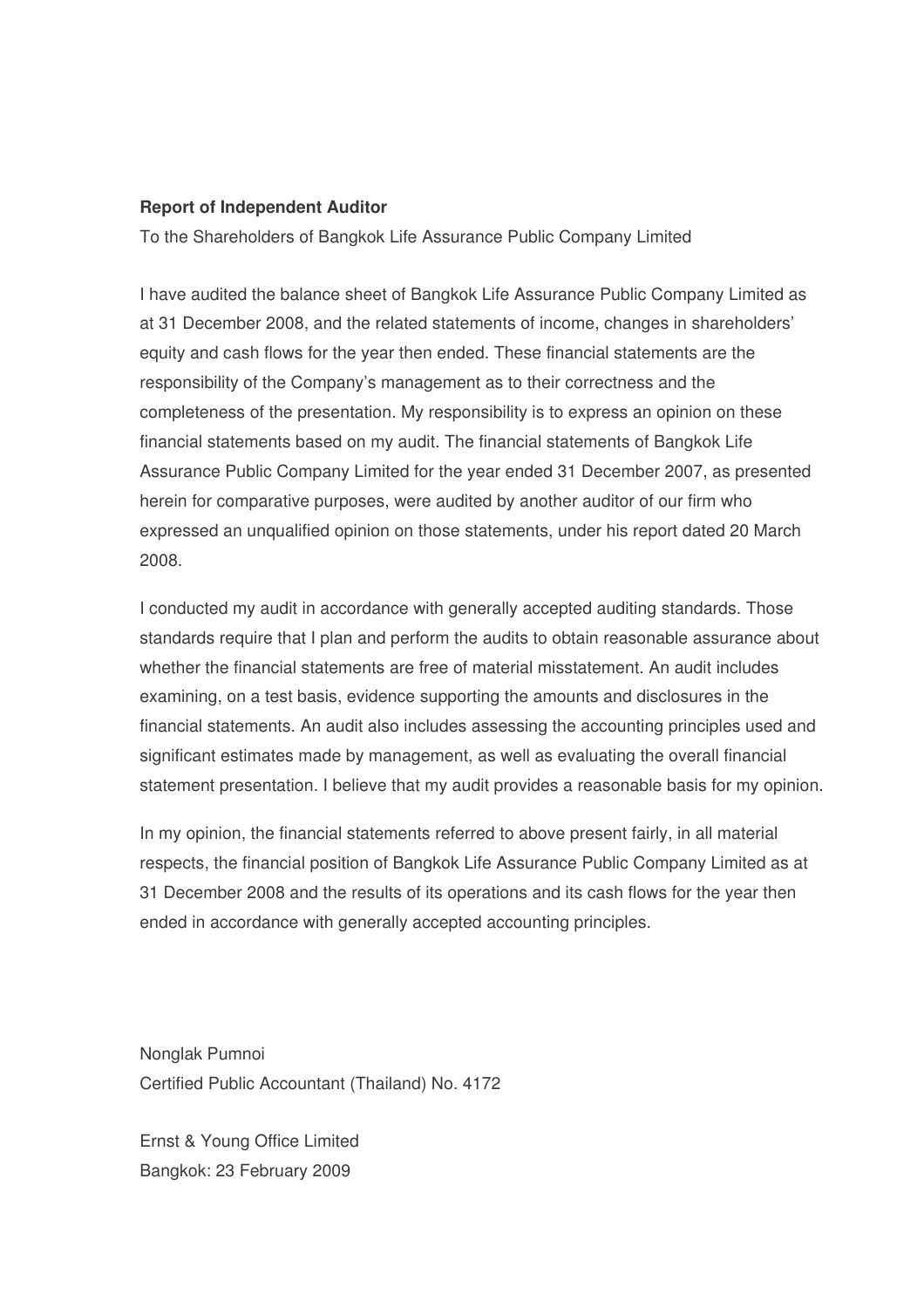#### **Balance sheets**

#### **As at 31 December 2008 and 2007**

|                                             |        |                | (Unit: Baht)      |
|---------------------------------------------|--------|----------------|-------------------|
|                                             | Note   | 2008           | 2007              |
| <b>Assets</b>                               |        |                |                   |
| Investments in securities                   |        |                |                   |
| <b>Bonds</b>                                | 15, 16 | 28,448,591,758 | 24, 166, 672, 624 |
| <b>Notes</b>                                | 9      | 4,058,365,544  | 3,667,983,072     |
| <b>Stocks</b>                               |        | 3,594,042,822  | 3,515,562,509     |
| Debentures                                  |        | 7,422,861,158  | 7,421,758,768     |
| Unit trusts                                 |        | 1,334,414,028  | 1,237,134,068     |
| Total investments in securities             | 6, 8   | 44,858,275,310 | 40,009,111,041    |
| Loans                                       |        |                |                   |
| Policy loans                                |        | 1,050,863,163  | 827,678,104       |
| Mortgage loans                              |        | 738,241,179    | 664,643,911       |
| Other loans                                 |        | 12,008,114     | 9,242,920         |
| <b>Total loans</b>                          |        | 1,801,112,456  | 1,501,564,935     |
| Less: Allowance for doubtful accounts       |        | (2,672,673)    | (2,539,314)       |
| Loans - net                                 | 7, 8   | 1,798,439,783  | 1,499,025,621     |
| Cash and deposits at financial institutions | 8, 9   | 2,381,639,639  | 760,039,978       |
| Property, premise and equipment - net       | 10     | 324,608,143    | 260,935,735       |
| Due from reinsurers                         |        | 27,915,881     | 491,443           |
| Premium due and uncollected                 | 11     | 1,120,875,601  | 1,042,299,591     |
| Accrued investment income - net             |        | 743,422,881    | 623,731,810       |
| Other assets                                |        |                |                   |
| Intangible assets - net                     | 12     | 21,109,095     | 16,589,421        |
| Others                                      | 8, 13  | 205,243,186    | 197,535,330       |
| <b>Total assets</b>                         |        | 51,481,529,519 | 44,409,759,970    |

The accompanying notes are an integral part of the financial statements.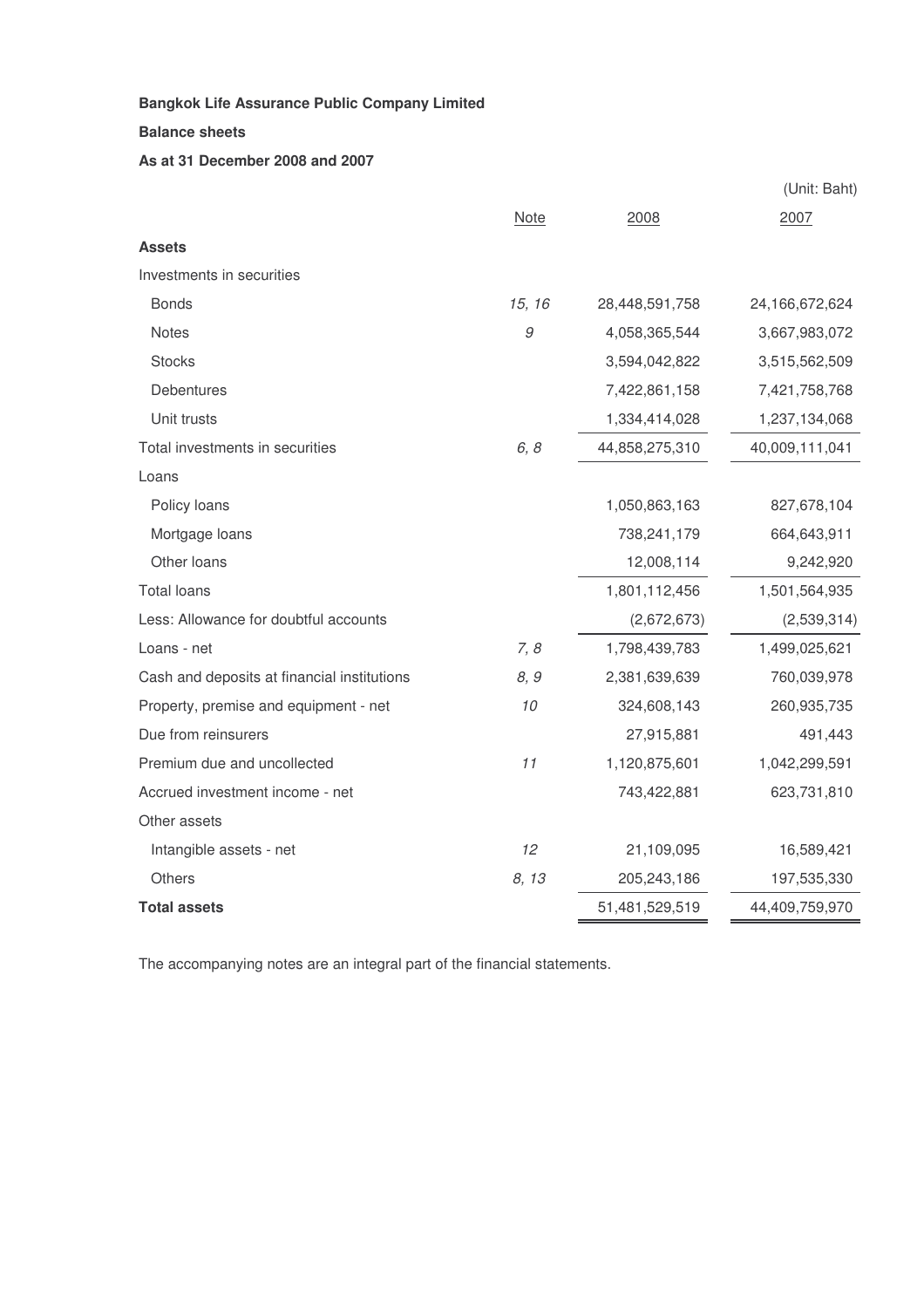#### **Balance sheets (continued)**

#### **As at 31 December 2008 and 2007**

|                                              |             |                | (Unit: Baht)   |
|----------------------------------------------|-------------|----------------|----------------|
|                                              | <b>Note</b> | 2008           | 2007           |
| Liabilities and shareholders' equity         |             |                |                |
| Life policy reserve                          |             | 41,891,693,741 | 34,221,696,714 |
| Unpaid policy benefits                       | 8           | 3,984,060,369  | 3,310,972,655  |
| Due to reinsurers                            | 8           | 76,654,300     | 85,100,694     |
| Advance premium receipts                     |             | 1,550,812,113  | 1,699,242,005  |
| Other liabilities                            |             |                |                |
| <b>Accrued dividends</b>                     | 17          |                | 1,000,000,000  |
| Corporate income tax payable                 |             | 112,445,135    | 156,005,035    |
| Others                                       | 8, 14       | 847,094,648    | 857,049,561    |
| <b>Total liabilities</b>                     |             | 48,462,760,306 | 41,330,066,664 |
| <b>Shareholders' equity</b>                  |             |                |                |
| Share capital                                | 18          |                |                |
| Registered share capital                     |             |                |                |
| 1,220,000,000 ordinary shares of Baht 1 each |             | 1,220,000,000  | 1,220,000,000  |
| Issued and paid-up share capital             |             |                |                |
| 1,000,000,000 ordinary shares of Baht 1 each |             | 1,000,000,000  | 1,000,000,000  |
| Premium on share capital                     |             | 275,000,000    | 275,000,000    |
| Unrealised gains                             |             |                |                |
| Surplus on revaluation of investments        |             | 316,295,625    | 1,128,945,591  |
| Retained earnings                            |             |                |                |
| Appropriated                                 |             |                |                |
| Statutory reserve                            | 19          | 77,085,216     | 39,498,923     |
| General reserve                              |             | 400,000,000    | 400,000,000    |
| Unappropriated                               |             | 950,388,372    | 236,248,792    |
| <b>Total shareholders' equity</b>            |             | 3,018,769,213  | 3,079,693,306  |
| Total liabilities and shareholders' equity   |             | 51,481,529,519 | 44,409,759,970 |
|                                              |             |                |                |
| Off-balance sheet items - commitments        |             |                |                |
| Commitments                                  | 25          | 159,463,460    | 104,367,218    |

The accompanying notes are an integral part of the financial statements.

*Directors*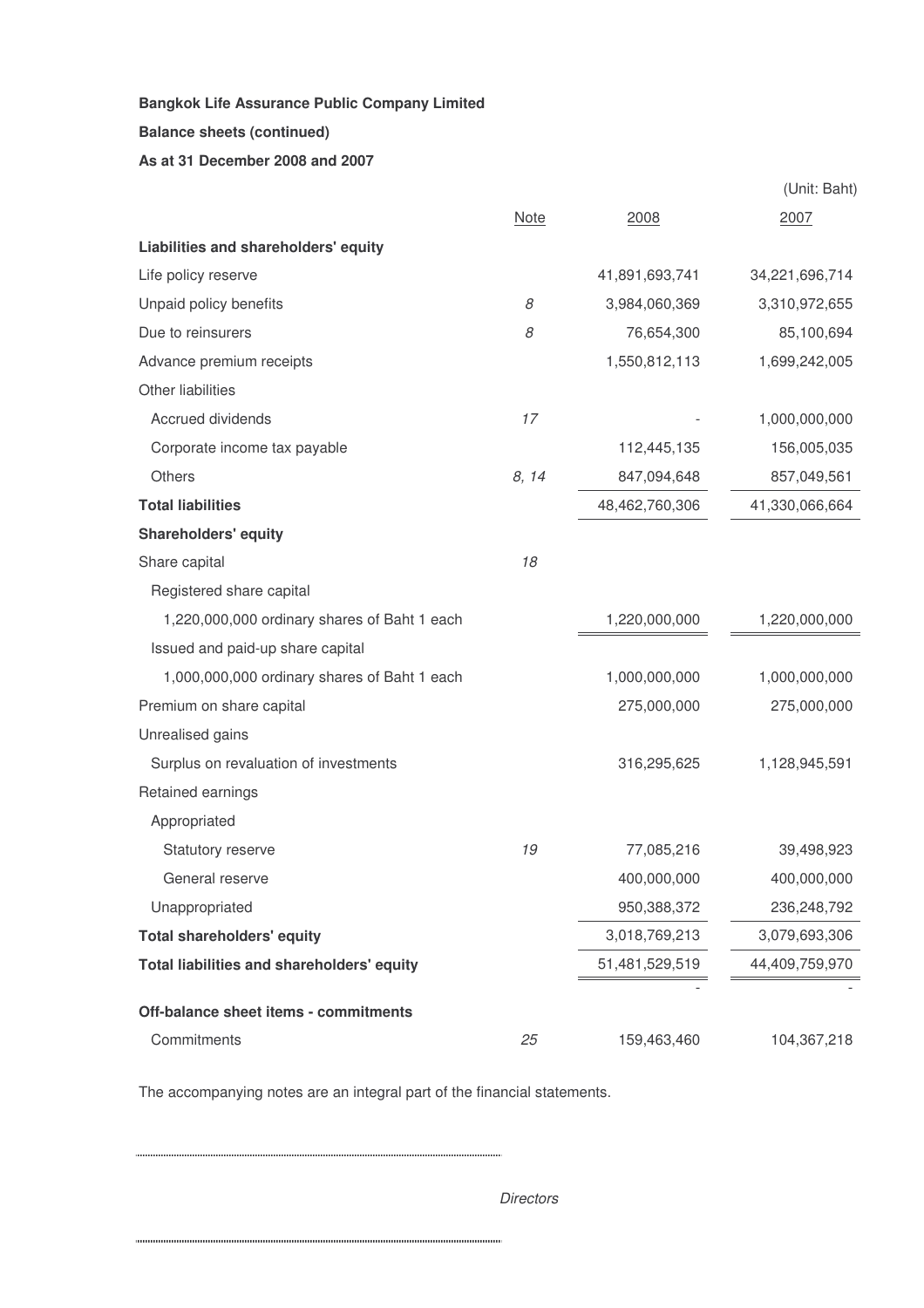**Income statements**

#### **For the years ended 31 December 2008 and 2007**

|                                                     |             |                 | (Unit: Baht)   |
|-----------------------------------------------------|-------------|-----------------|----------------|
|                                                     | <b>Note</b> | 2008            | 2007           |
| <b>Revenues</b>                                     |             |                 |                |
| Net premiums written                                | 8           | 14,732,094,846  | 12,295,890,472 |
| Net investments income                              | 8           | 2,430,055,843   | 1,984,951,348  |
| Gains (losses) on investments in securities         |             | (358, 576, 325) | 130,763,576    |
| Other income                                        |             |                 |                |
| Gains on sales of assets                            |             | 4,416,678       | 1,466,242      |
| <b>Others</b>                                       |             | 21,371,812      | 13,522,986     |
| <b>Total revenues</b>                               |             | 16,829,362,854  | 14,426,594,624 |
| <b>Expenses</b>                                     |             |                 |                |
| Underwriting expenses                               |             |                 |                |
| Life policy reserve increase from the previous year |             | 7,669,997,027   | 6,229,751,365  |
| Benefit payments to life policies during the year   | 8           | 4,925,875,593   | 4,278,290,323  |
| Dividends to policyholders                          |             | 315,000         | 309,000        |
| Commissions and brokerages                          | 8           | 1,985,490,963   | 1,787,021,925  |
| Sales promotion expenses                            |             | 249,986,167     | 172,387,571    |
| Other underwriting expenses                         | 8           | 11,226,756      | 15,579,878     |
| Total underwriting expenses                         |             | 14,842,891,506  | 12,483,340,062 |
| Operating expenses                                  |             |                 |                |
| Personnel expenses                                  |             | 489,757,067     | 425,638,753    |
| Premises and equipment expenses                     | 8           | 108,260,420     | 101,393,387    |
| Taxes and duties                                    |             | 69,956,487      | 58,584,356     |
| Directors' remuneration                             |             | 10,480,000      | 10,330,000     |
| Operating expenses - branches                       |             | 53,223,184      | 47,548,794     |
| Contribution to the Office of Insurance Commission  |             | 27,784,585      |                |
| Other operating expenses                            | 8           | 205,800,181     | 227,460,152    |
| Total operating expenses                            |             | 965,261,924     | 870,955,442    |
| Losses (gains) on exchange                          |             | (7,027,413)     | 11,591,097     |
| <b>Total expenses</b>                               |             | 15,801,126,017  | 13,365,886,601 |
| Income before income tax                            |             | 1,028,236,837   | 1,060,708,023  |
| Corporate income tax                                |             | 276,510,964     | 290,729,573    |
| Net income for the year                             |             | 751,725,873     | 769,978,450    |
| <b>Basic earnings per share</b>                     | 20          |                 |                |
| Net income                                          |             | 0.75            | 0.77           |

The accompanying notes are an integral part of the financial statements.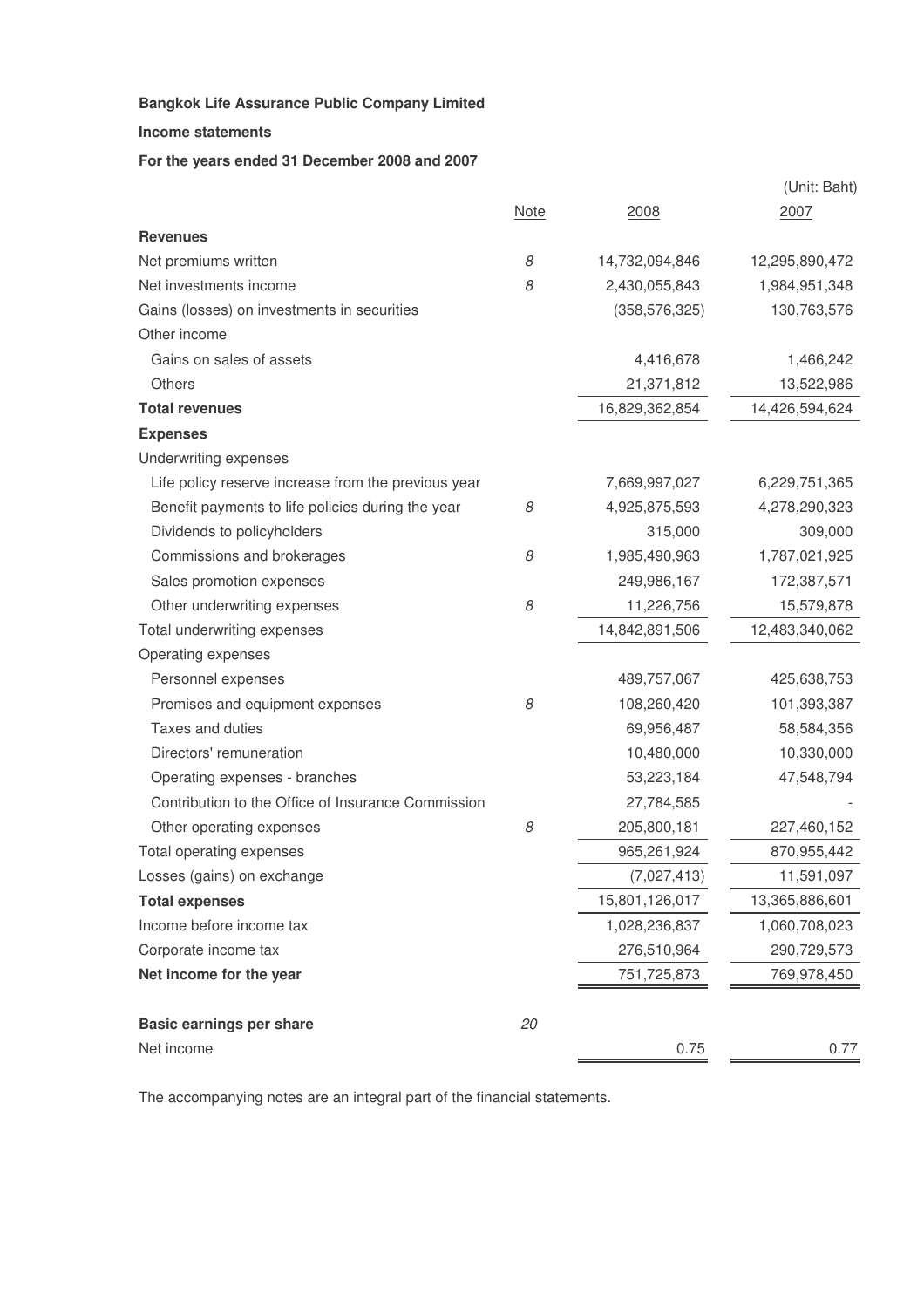**Statements of cash flows**

**For the years ended 31 December 2008 and 2007**

|                                                      |                     | (Unit: Baht)       |
|------------------------------------------------------|---------------------|--------------------|
|                                                      | 2008                | 2007               |
| Cash flows from (used in) operating activities       |                     |                    |
| Net premiums written                                 | 14,299,688,099      | 11,894,899,798     |
| Net investments income                               | 2,089,093,975       | 2,069,334,992      |
| Other income                                         | 21,335,904          | 14,989,229         |
| Benefit payments to life policies during the year    | (4,224,526,659)     | (3,598,704,629)    |
| Dividends to policyholders                           | (315,000)           | (309,000)          |
| Commissions and brokerages                           | (1,968,417,261)     | (1,738,875,673)    |
| Other underwriting expenses                          | (268, 102, 432)     | (147, 448, 214)    |
| Operating expenses                                   | (920, 861, 220)     | (678, 161, 269)    |
| Corporate income tax                                 | (320,070,863)       | (252, 504, 672)    |
| Net cash from operating activities                   | 8,707,824,543       | 7,563,220,562      |
| Cash flows from (used in) investing activities       |                     |                    |
| Cash flows from                                      |                     |                    |
| Investments in securities                            | 48,430,632,357      | 20,910,843,695     |
| Loans                                                | 1,299,247,222       | 257,572,271        |
| Deposits at financial institutions                   | 895,147,925         | 197,304,178        |
| Property, premises and equipment                     | 5,335,306           | 2,248,033          |
| Net cash from investing activities                   | 50,630,362,810      | 21,367,968,177     |
| Cash flows used in                                   |                     |                    |
| Investments in securities                            | (54, 228, 738, 800) | (28,009,907,028)   |
| Loans                                                | (1,479,909,237)     | (318, 893, 102)    |
| Deposits at financial institutions                   | (2, 140, 147, 925)  | (502, 304, 178)    |
| Property, premises and equipment                     | (112, 791, 730)     | (29,032,552)       |
| Net cash used in investing activities                | (57,961,587,692)    | (28,860,136,860)   |
| Net cash used in investing activities                | (7, 331, 224, 882)  | (7, 492, 168, 683) |
| Cash flows used in financing activities              |                     |                    |
| Dividend paid                                        | (1,000,000,000)     | (250,000,000)      |
| Net cash used in financing activities                | (1,000,000,000)     | (250,000,000)      |
| Net increase (decrease) in cash and cash equivalents | 376,599,661         | (178, 948, 121)    |
| Cash and cash equivalents at beginning of year       | 285,039,978         | 463,988,099        |
| Cash and cash equivalents at end of year (Note 9)    | 661,639,639         | 285,039,978        |
| Supplemental cash flows information                  |                     |                    |
| Non-cash item                                        |                     |                    |
| Surplus on revaluation of investments                | 212,459,605         | 1,107,273,731      |

The accompanying notes are an integral part of the financial statements.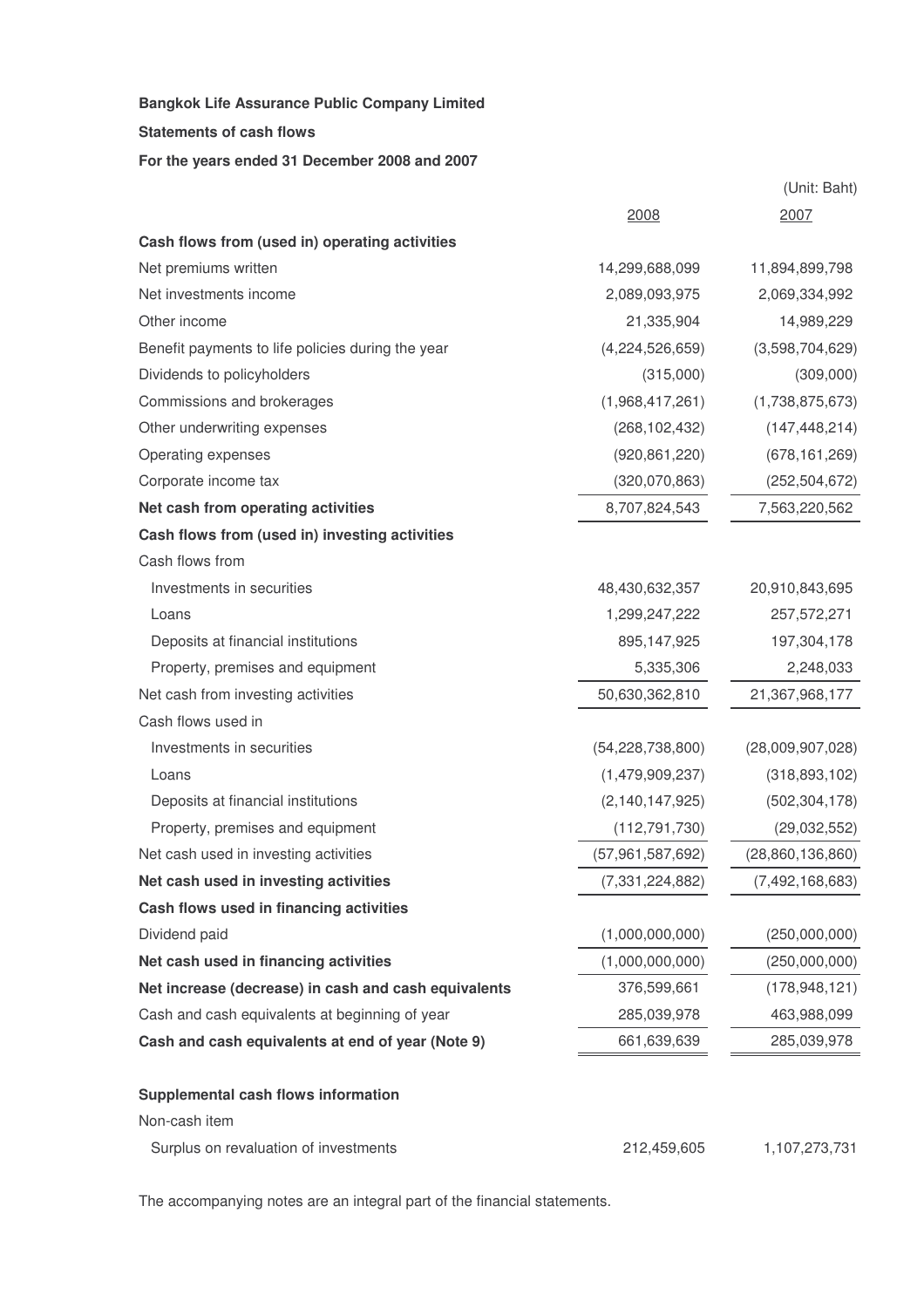#### **Statements of changes in shareholders' equity**

**For the years ended 31 December 2008 and 2007**

|                                                       |      | Issued and    |               | Surplus (deficit) on |                   | Retained earnings |                 |                 |
|-------------------------------------------------------|------|---------------|---------------|----------------------|-------------------|-------------------|-----------------|-----------------|
|                                                       |      | paid-up       | Premium on    | revaluation of       | Appropriated      |                   |                 |                 |
|                                                       | Note | share capital | share capital | investments          | Statutory reserve | General reserve   | Unappropriated  | Total           |
| Balance as at 1 January 2007                          |      | 1,000,000,000 | 275,000,000   | 861,743,275          | 1,000,000         | 400,000,000       | 754,769,265     | 3,292,512,540   |
| Income recognised directly in equity                  |      |               |               |                      |                   |                   |                 |                 |
| Investments in available-for-sale securities          |      |               |               |                      |                   |                   |                 |                 |
| Gains recognized in shareholders' equity              |      |               |               | 245,016,605          |                   |                   |                 | 245,016,605     |
| Transferred to income statement on disposal           |      |               |               | 22,185,711           |                   |                   |                 | 22,185,711      |
| Net income recognised directly in equity              |      |               |               | 267,202,316          |                   |                   |                 | 267,202,316     |
| Net income for the year                               |      |               |               |                      |                   |                   | 769,978,450     | 769,978,450     |
| Total income for the year                             |      |               |               | 267,202,316          |                   |                   | 769,978,450     | 1,037,180,766   |
| Dividend paid                                         | 24   |               |               |                      |                   |                   | (1,250,000,000) | (1,250,000,000) |
| Unappropriated retained earnings transferred to       |      |               |               |                      |                   |                   |                 |                 |
| statutory reserve                                     | 19   |               |               |                      | 38,498,923        |                   | (38, 498, 923)  |                 |
| Balance as at 31 December 2007                        |      | 1,000,000,000 | 275,000,000   | 1,128,945,591        | 39,498,923        | 400,000,000       | 236,248,792     | 3,079,693,306   |
| Balance as at 1 January 2008                          |      | 1,000,000,000 | 275,000,000   | 1,128,945,591        | 39,498,923        | 400,000,000       | 236,248,792     | 3,079,693,306   |
| Income and expenses recognised directly in equity     |      |               |               |                      |                   |                   |                 |                 |
| Investments in available-for-sale securities          |      |               |               |                      |                   |                   |                 |                 |
| Losses recognized in shareholders' equity             |      |               |               | (815, 565, 606)      |                   |                   |                 | (815, 565, 606) |
| Transferred to income statement on disposal           |      |               |               | 2,915,640            |                   |                   |                 | 2,915,640       |
| Net income and expenses recognised directly in equity |      |               |               | (812, 649, 966)      |                   |                   |                 | (812, 649, 966) |
| Net income for the year                               |      |               |               |                      |                   |                   | 751,725,873     | 751,725,873     |
| Total income for the year                             |      |               |               | (812, 649, 966)      |                   |                   | 751,725,873     | (60, 924, 093)  |
| Unappropriated retained earnings transferred to       |      |               |               |                      |                   |                   |                 |                 |
| statutory reserve                                     | 19   |               |               |                      | 37,586,293        |                   | (37, 586, 293)  |                 |
| Balance as at 31 December 2008                        |      | 1,000,000,000 | 275,000,000   | 316,295,625          | 77,085,216        | 400,000,000       | 950,388,372     | 3,018,769,213   |
|                                                       |      |               |               |                      |                   |                   |                 |                 |
|                                                       |      |               |               |                      |                   |                   | $\mathbf 0$     | $\Omega$        |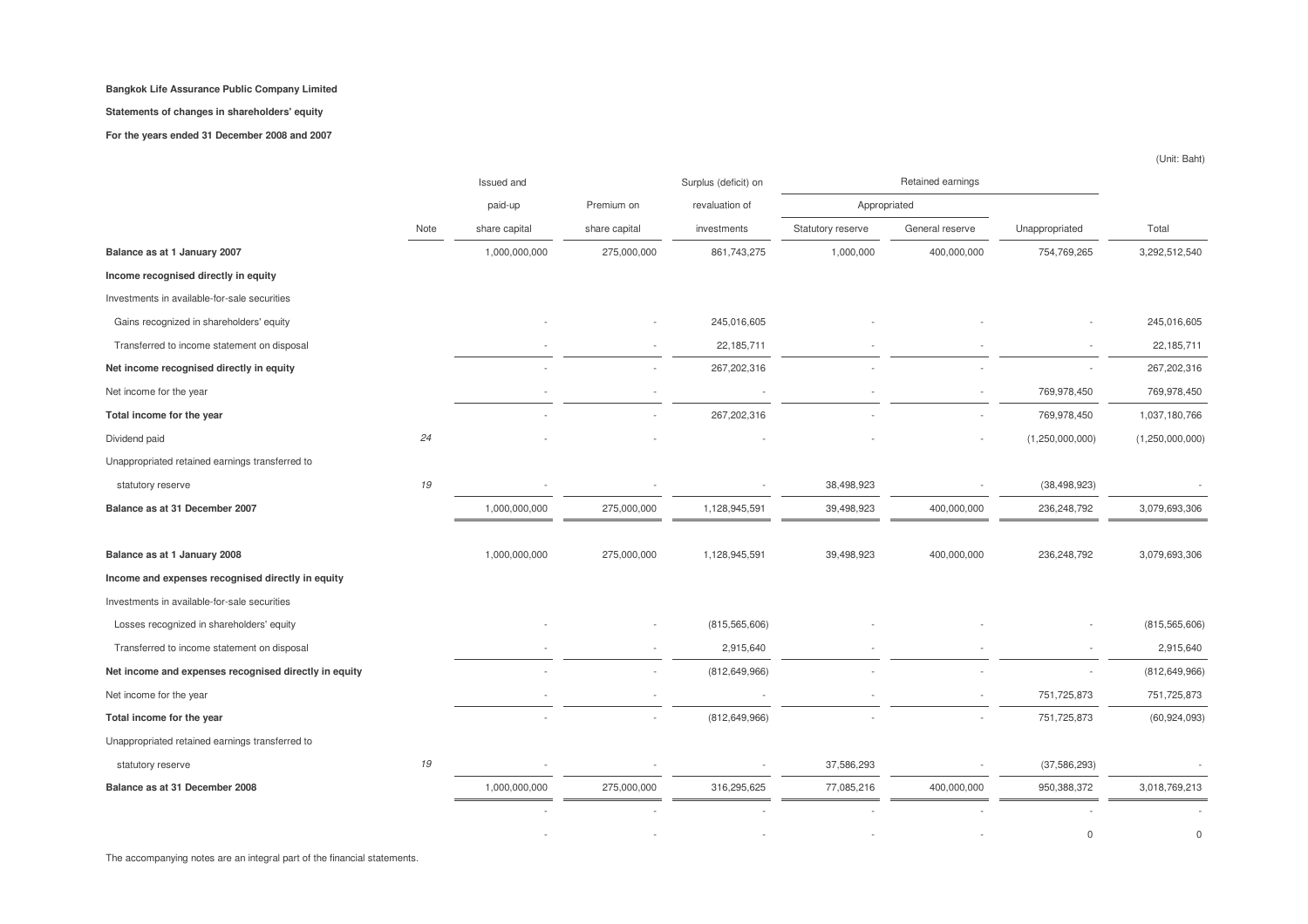**Bangkok Life Assurance Public Company Limited Notes to financial statements For the years ended 31 December 2008 and 2007**

## **1. General information**

## **1.1 Corporate information**

Bangkok Life Assurance Public Company Limited ("the Company") is a public company incorporated and domiciled in Thailand. Its major shareholder is Nippon Life Insurance Company, which was incorporated in Japan. The Company is principally engaged in the provision of life insurance business. The Company has 69 branches (31 December 2007: 65 branches) and its registered office is located at 23/115-121, Royal City Avenue, Rama 9 Road, Bangkapi, Huaykwang, Bangkok.

## **1.2 Economic crisis**

The financial crisis experienced by the United States over the past year has had a far reaching adverse effect on the global economy as evidenced by sharp falls in share prices worldwide, a tight squeeze on credit including interbank lending, failures of large financial institutions and reduced consumer confidence. The crisis has substantially affected the business and financial plans of Thailand enterprises and asset value. Despite efforts made by governments of many countries to contain the crisis, it remains uncertain as to when the global economy will return to normalcy. These financial statements have been prepared on the bases of facts currently known to the Company, and on estimates and assumptions currently considered appropriate. However, they could be adversely affected by an array of future events.

## **2. Basis of preparation**

The financial statements have been prepared in accordance with accounting standards enunciated under the Accounting Profession Act B.E. 2547, except for the investments in securities (see Note 4.5) are accounted for based on the relevant US Generally Accepted Accounting Principles since the related Thai Accounting Standards do not address the life insurance business, and where applicable Thai Accounting practices related to life insurance and the accounting and reporting guidelines prescribed by the regulatory authority of life insurance business. The presentation of the financial statements has been made in compliance with the order of the Registrar dated 6 March 2002, issued under the Accounting Act B.E. 2543.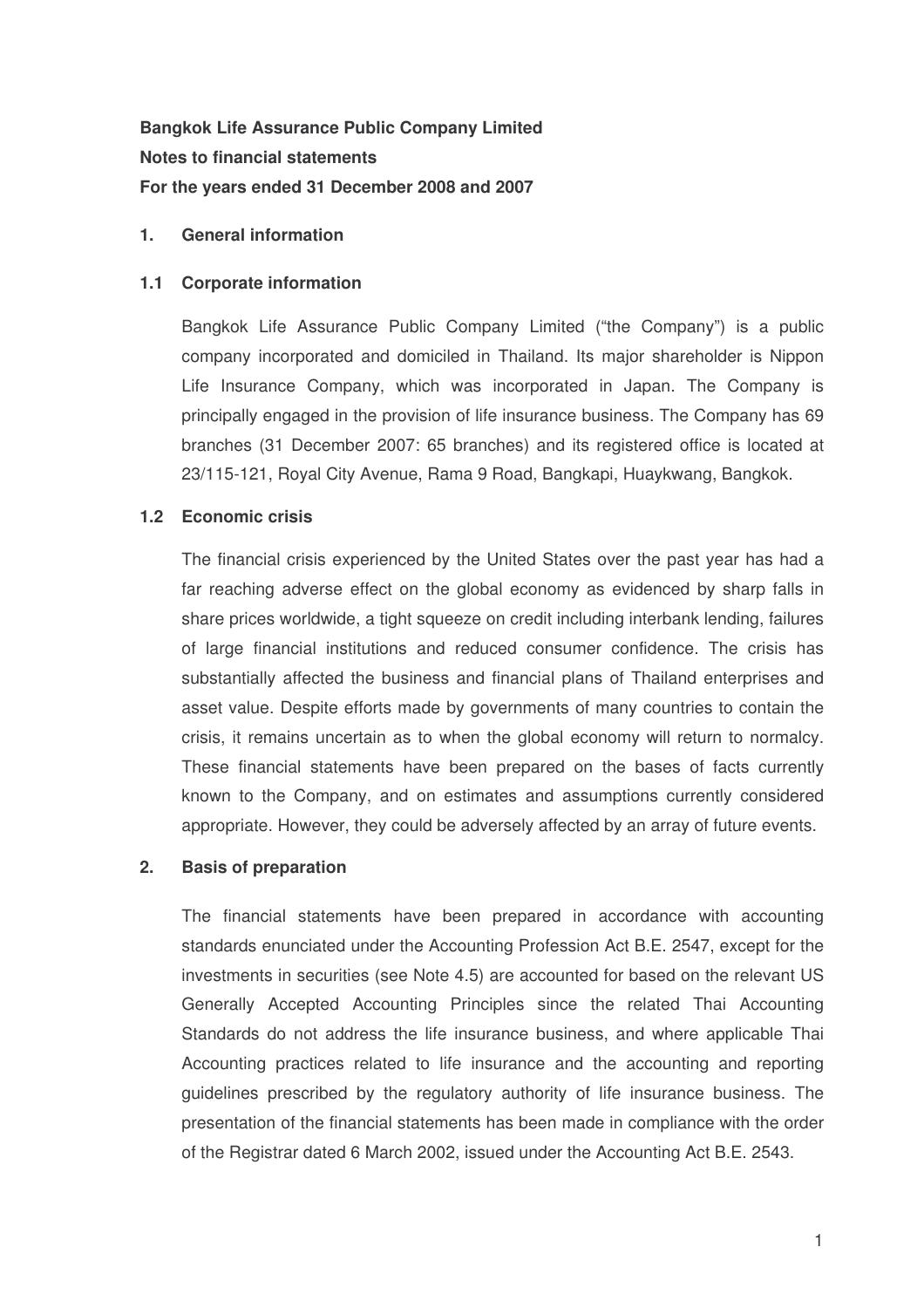The financial statements in Thai language are the official statutory financial statements of the Company. The financial statements in English language have been translated from the official statutory financial statements.

The financial statements have been prepared on a historical cost basis except where otherwise disclosed in the accounting policies.

## **3. Adoption of new accounting standards**

## **3.1 Accounting standards which are effective for the current year**

The Federation of Accounting Professions has issued Notifications No. 9/2550, 38/2550 and 62/2550 regarding Accounting Standards. The notifications mandate the use of the following new accounting standards.

| TAS 25 (revised 2007)        | <b>Cash Flow Statements</b>                 |
|------------------------------|---------------------------------------------|
| TAS 29 (revised 2007)        | Leases                                      |
| <b>TAS 31 (revised 2007)</b> | Inventories                                 |
| TAS 33 (revised 2007)        | <b>Borrowing Costs</b>                      |
| TAS 35 (revised 2007)        | <b>Presentation of Financial Statements</b> |
| TAS 39 (revised 2007)        | Accounting Policies, Changes in Accounting  |
|                              | <b>Estimates and Errors</b>                 |
| <b>TAS 41 (revised 2007)</b> | Interim Financial Reporting                 |
| TAS 43 (revised 2007)        | <b>Business Combinations</b>                |
| <b>TAS 49 (revised 2007)</b> | <b>Construction Contracts</b>               |
| <b>TAS 51</b>                | Intangible Assets                           |

These accounting standards become effective for the financial statements for fiscal years beginning on or after 1 January 2008. The management has assessed the effect of these accounting standards and believes that TAS 31 (revised 2007), TAS 33 (revised 2007), and TAS 49 (revised 2007) are not relevant to the business of the Company, whereas TAS 25 (revised 2007), TAS 29 (revised 2007), TAS 35 (revised 2007), TAS 39 (revised 2007), TAS 41 (revised 2007), TAS 43 (revised 2007) and TAS 51 do not have any significant impact on the financial statements for the current year.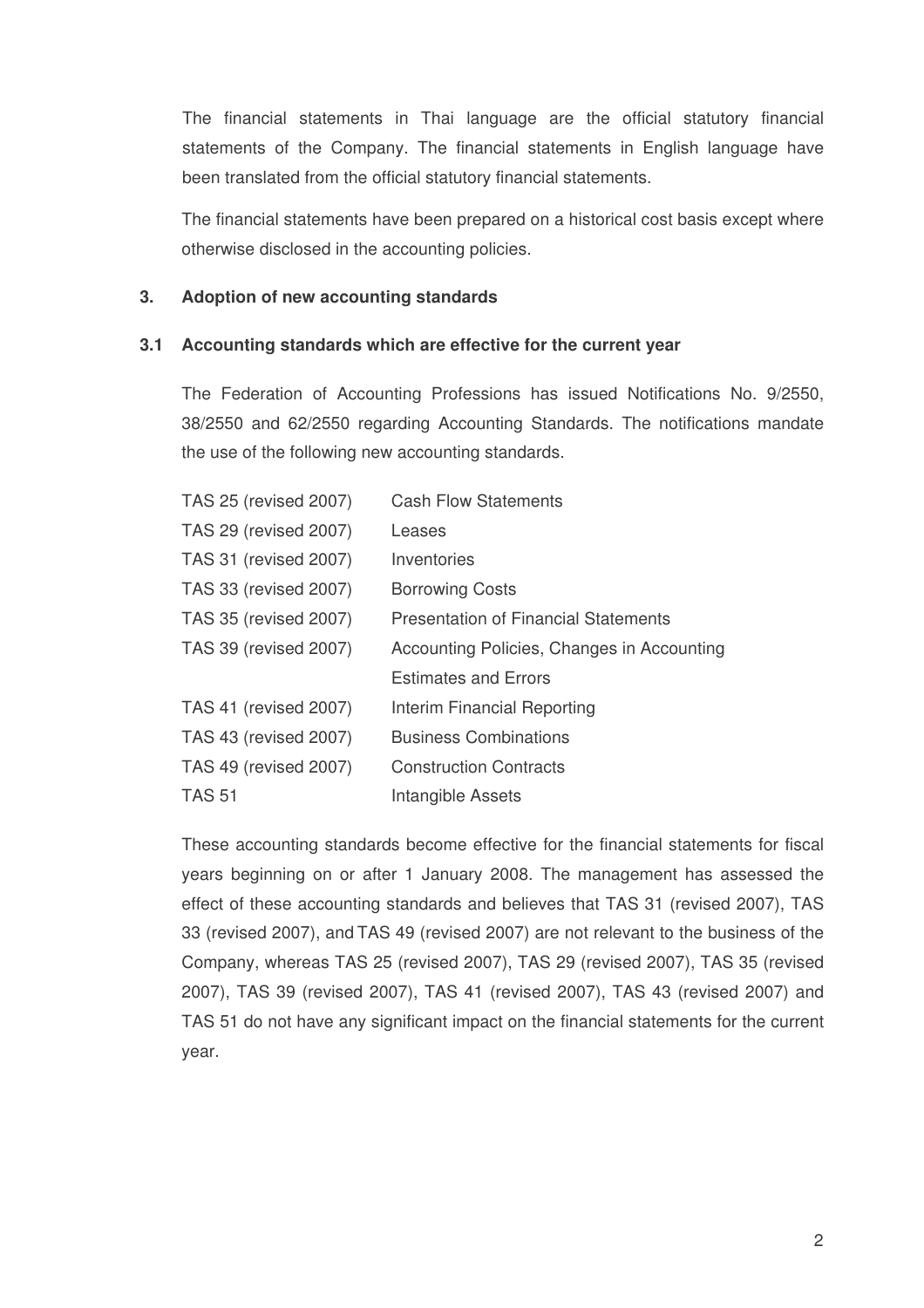## **3.2 Accounting standards which are not effective for the current year**

The Federation of Accounting Professions has also issued Notification No. 86/2550 regarding Accounting Standards. The notification mandates the use of the following new accounting standards.

| TAS 36 (revised 2007) | Impairment of Assets                              |  |  |  |  |
|-----------------------|---------------------------------------------------|--|--|--|--|
| TAS 54 (revised 2007) | Non-current Assets Held for Sale and Discontinued |  |  |  |  |
|                       | <b>Operations</b>                                 |  |  |  |  |

These accounting standards will become effective for the financial statements for fiscal years beginning on or after 1 January 2009. The management has assessed the effect of these accounting standards and believes that they will not have any significant impact on the financial statements for the year in which they are initially applied.

#### **4. Significant accounting policies**

#### **4.1 Revenue recognition**

(a) Premium income

Premium income is recognised as income when underwriting of the insurance is approved. Premium due and uncollected at the end of year is recognised as revenue only if the policy is still in force.

(b) Interest, discount and dividends income on investments

Interest is recognised on accrual basis based on the effective interest rate. Dividends are recognised as income when the right to receive the dividend is established.

Discounts included in the face value of the notes receivable are deferred and taken up as income evenly throughout the term of the notes, while discounts on debentures are deferred using the effective rate method.

(c) Interest incomes on loans

Interest is recognised over the term of the loans based on the amount of principal outstanding, except for interest of past due over six months recognised based on cash basis.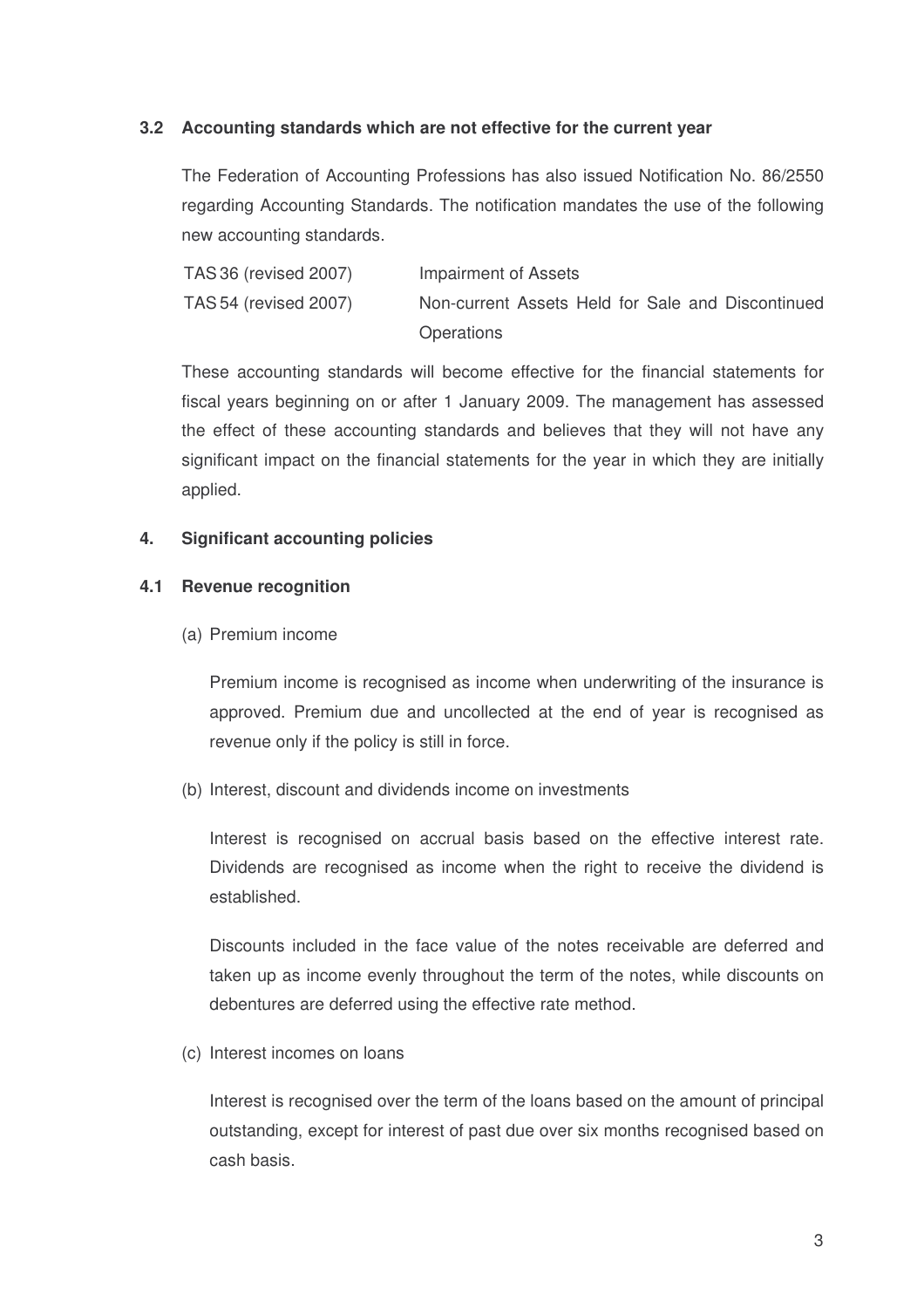#### **4.2 Benefit payments to life policies**

Benefit payments to life policies are recorded when notices of the claims are received or when policies reach maturity.

#### **4.3 Commissions and brokerages**

Commission and brokerage fees are expended when incurred.

#### **4.4 Life premium reserve**

(a) Life assurance policy reserve represents the accumulated total liability for policies in force on the balance sheet date. Life assurance policy reserve is calculated according to the procedures prescribed by the Regulation on Life Assurance Policy Reserve as promulgated by the Ministry of Commerce on 23 November 2001. The liability is either based on current assumptions or on assumptions established at inception of the contract, reflecting the best estimate at the time increased with a margin for risk and adverse deviation.

The main assumptions used relate to mortality, morbidity, longevity, investment returns, expenses, lapse and surrender rates and discount rates. The Company base mortality and morbidity tables announced by the Office of Insurance Commission which reflect historical experiences, adjusted when appropriate to reflect The Company's unique risk exposure, product characteristics, target markets and own claims severity and frequency experiences. For those contracts that insure risk to longevity, prudent allowance is made for expected future mortality improvements, but epidemics, as well as wide ranging changes to life style, could result in significant changes to the expected future mortality exposure.

Estimates are also made as to future investment income. These estimates are based on current market returns as well as expectations about future economic and financial developments. Assumptions on future expense are based on current expense levels, adjusted for expected expense inflation adjustments if appropriate. Lapse and surrender rates depend on product features, policy duration and external circumstance, such as sale trends. Credible own experience is used in establishing these assumptions. Discount rates are based on current industry risk rates, adjusted for The Company's own risk exposure.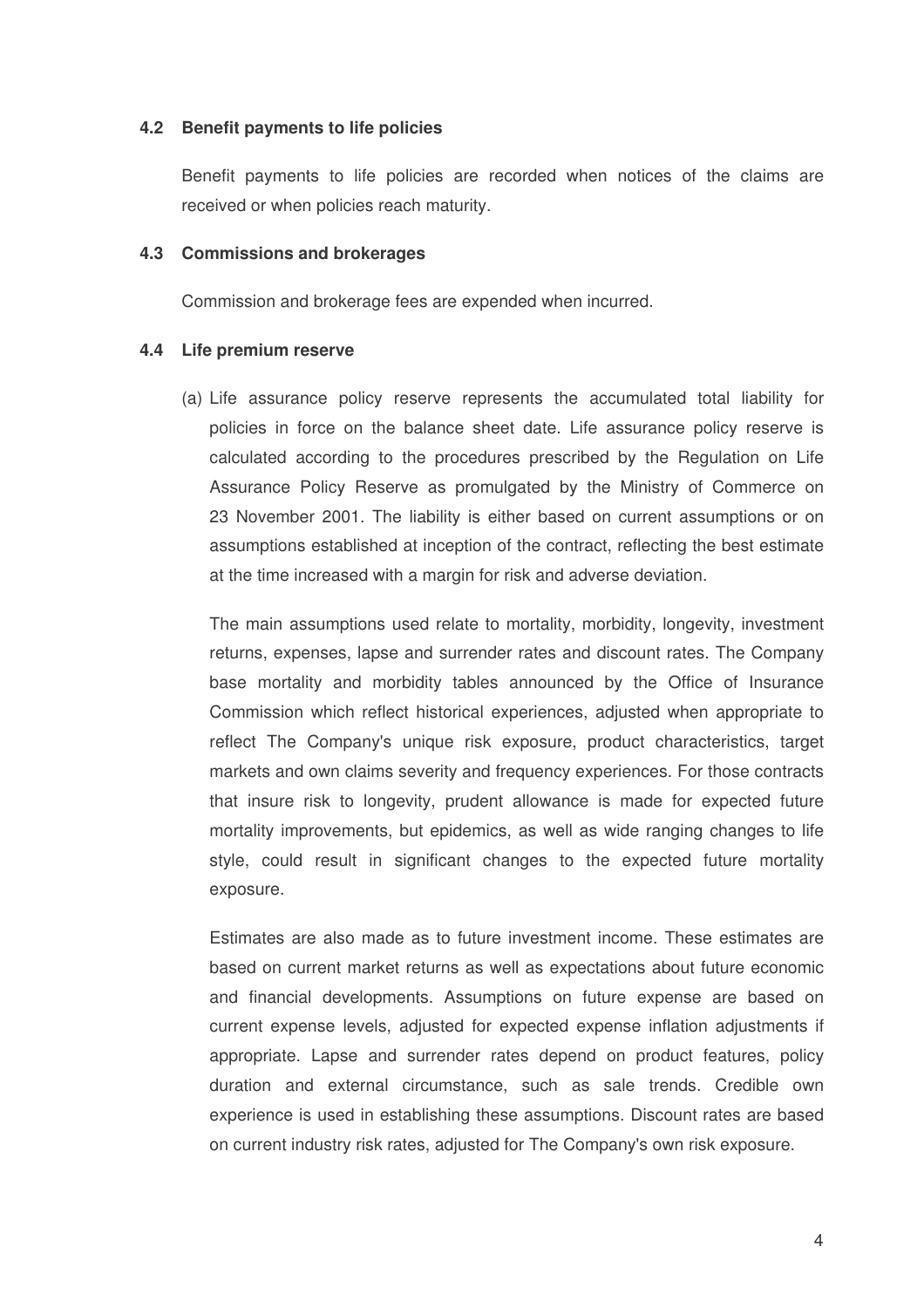(b) For other insurance and group insurance, unearned premium reserve is set aside at the rate of 40 percent of net premium written for the year.

## **4.5 Investments in securities**

- a) Investments in securities held for trading are determined at fair value. Gains or losses arising from changes in the carrying amounts of securities are included in the income statements. Investments are classified as held for trading if they are acquired for the purpose of selling in the near term.
- b) Investments in available-for-sale securities are stated at fair value. Changes in the carrying amounts of securities are recorded as separate items in shareholders' equity until the securities are sold, when the changes are then included in the income statements.
- c) Investments in debt securities, both due within one year and expected to be held to maturity, are stated at amortised cost. The premium/discount on debt securities is amortised by using the effective rate method with the amortised amount presented as an adjustment to the interest income. The debt securities are classified as held to maturity when the Company has the positive intention and ability to hold them to maturity.
- d) Investments in non-marketable equity securities, which the Company classifies as other investments, are stated at cost net of allowance for loss on impairment (if any).

The fair value of marketable securities is based on the latest bid price of the last working day of the year as quoted on the Stock Exchange of Thailand. The fair value of debt instruments is determined based on the price required rate of return on the yield rate quoted by the Thai Bond Market Association or discounted cash flow with appropriated risk. The fair value of unit trusts is determined based on their net asset value.

Loss on impairment (if any) of investments in available-for-sale securities, held-tomaturity debt securities, and other investments is included in the income statement.

The weighted average method is used for computation of the cost of investments.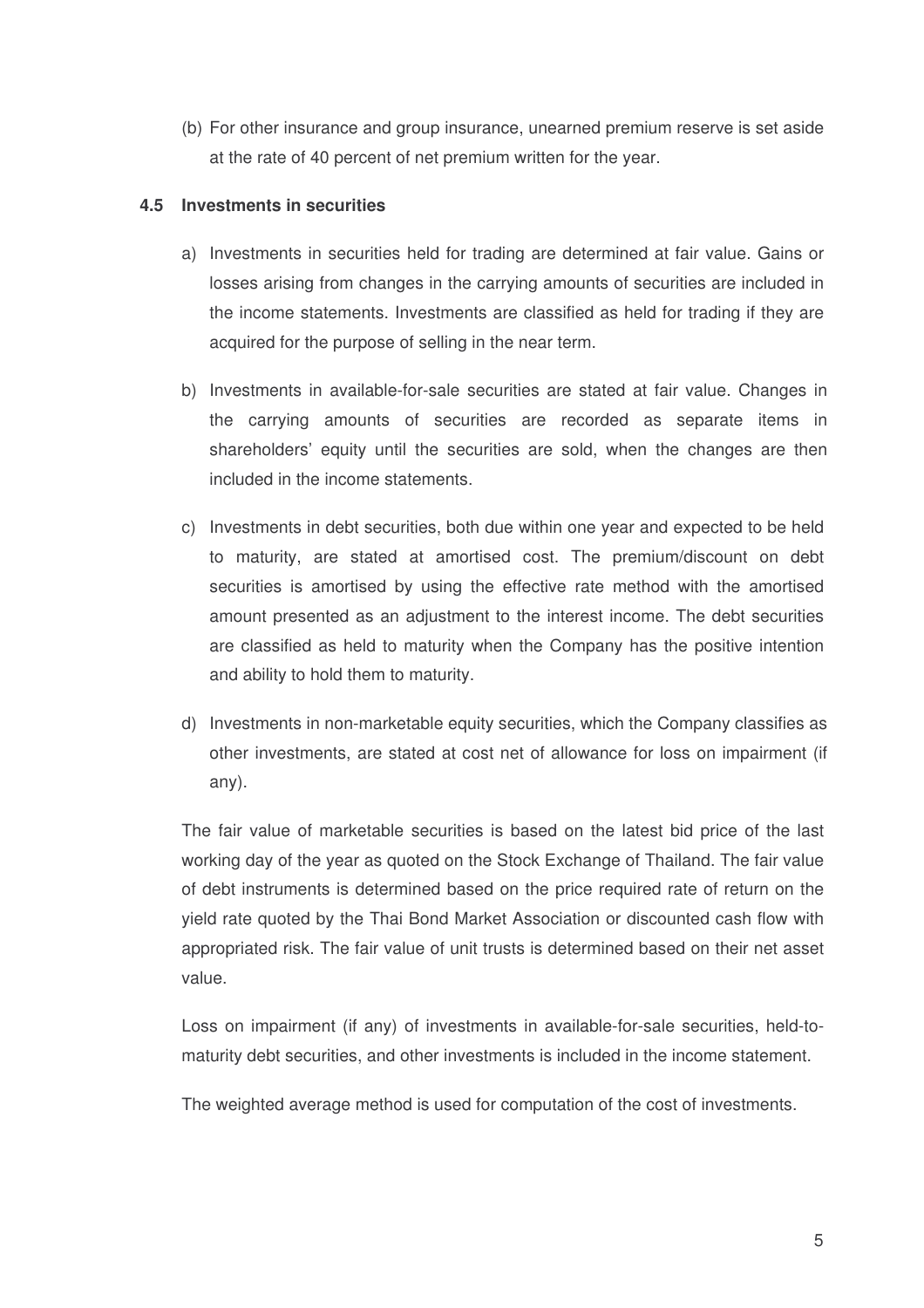In the event the Company reclassifies investments in securities, such investments are adjusted to their fair value as at the reclassification date Differences between the carrying amount of the investments and their fair value on that date are included in determining income or recorded as surplus (deficit) from changes in the values of investments in shareholders' equity, depending on the type of investment which is reclassified

## **4.6 Loans and allowance for doubtful accounts**

Loans are presented at their realisable value. The Company provides allowance for doubtful accounts on the basis of collection experience, analysis of debtor aging, a review of current status of the loan receivables and the appraisal value of the collateral of each debt.

## **4.7 Premium due and uncollected and allowance for doubtful accounts**

Premium due and uncollected is carried at its net realisable value. The Company sets up an allowance for doubtful accounts based on the estimated loss that may incur in collection of the premium due, on the basis of collection experience and a review of current status of premium due as at the balance sheet date.

## **4.8 Related party transactions**

Related parties comprise enterprises and individuals that control, or are controlled by, the Company, whether directly or indirectly, or which are under common control with the Company.

They also include individuals which directly or indirectly own a voting interest in the Company that gives them significant influence over the Company, key management personnel, directors and officers with authority in the planning and direction of the Company's operations.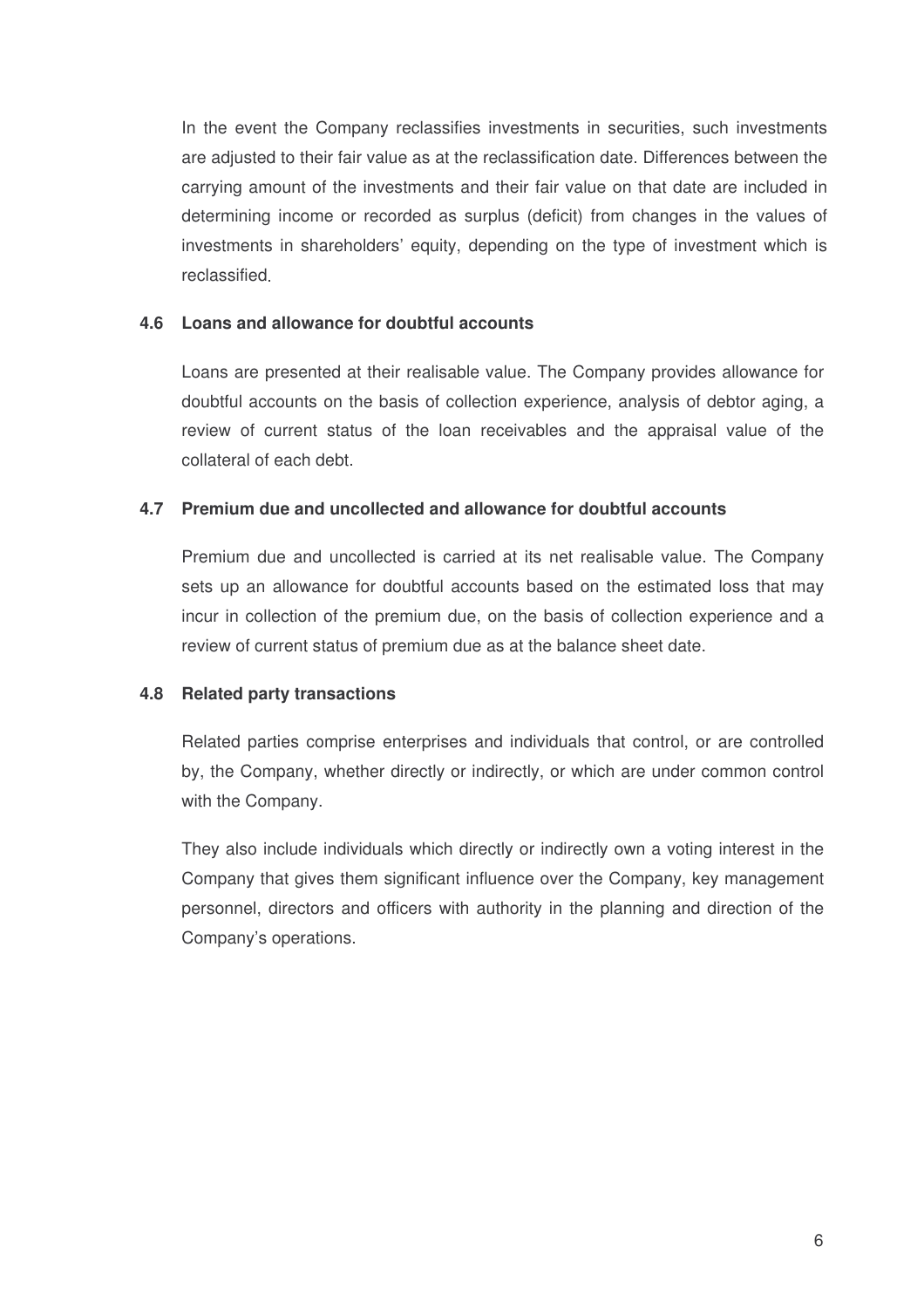## **4.9 Premises and equipment and depreciation**

Land is stated at cost. Premises and equipment are stated at cost less accumulated depreciation and allowance for loss on impairment of assets (if any).

Depreciation of premises and equipment are calculated by reference to their costs on a straight-line basis over the following estimated useful lives, or the period of the lease.

| <b>Building</b>                             | - 20         | vears             |
|---------------------------------------------|--------------|-------------------|
| <b>Building improvements</b>                |              | - Period of lease |
| Furniture and fixtures and office equipment | $-3.5$ years |                   |
| Motor vehicles                              | - 5          | vears             |

Depreciation is included in determining income.

No depreciation is provided for land and building in progress.

## **4.10 Intangible assets and amortisation**

Acquired intangible asset is measured at cost. Following initial recognition, intangible asset is carried at cost less any accumulated amortisation and any accumulated impairment losses (if any).

Intangible asset with finite life is amortised on a systematic basis over the economic useful life and tested for impairment whenever there is an indication that the intangible asset may be impaired. The amortisation period and the amortisation method of such intangible asset are reviewed at least at each financial year end. The amortisation expense is charged to the income statement.

Amortisation of computer software is calculated by reference to its cost on a straightline basis over its estimated useful life of 3 years, 5 years and 10 years.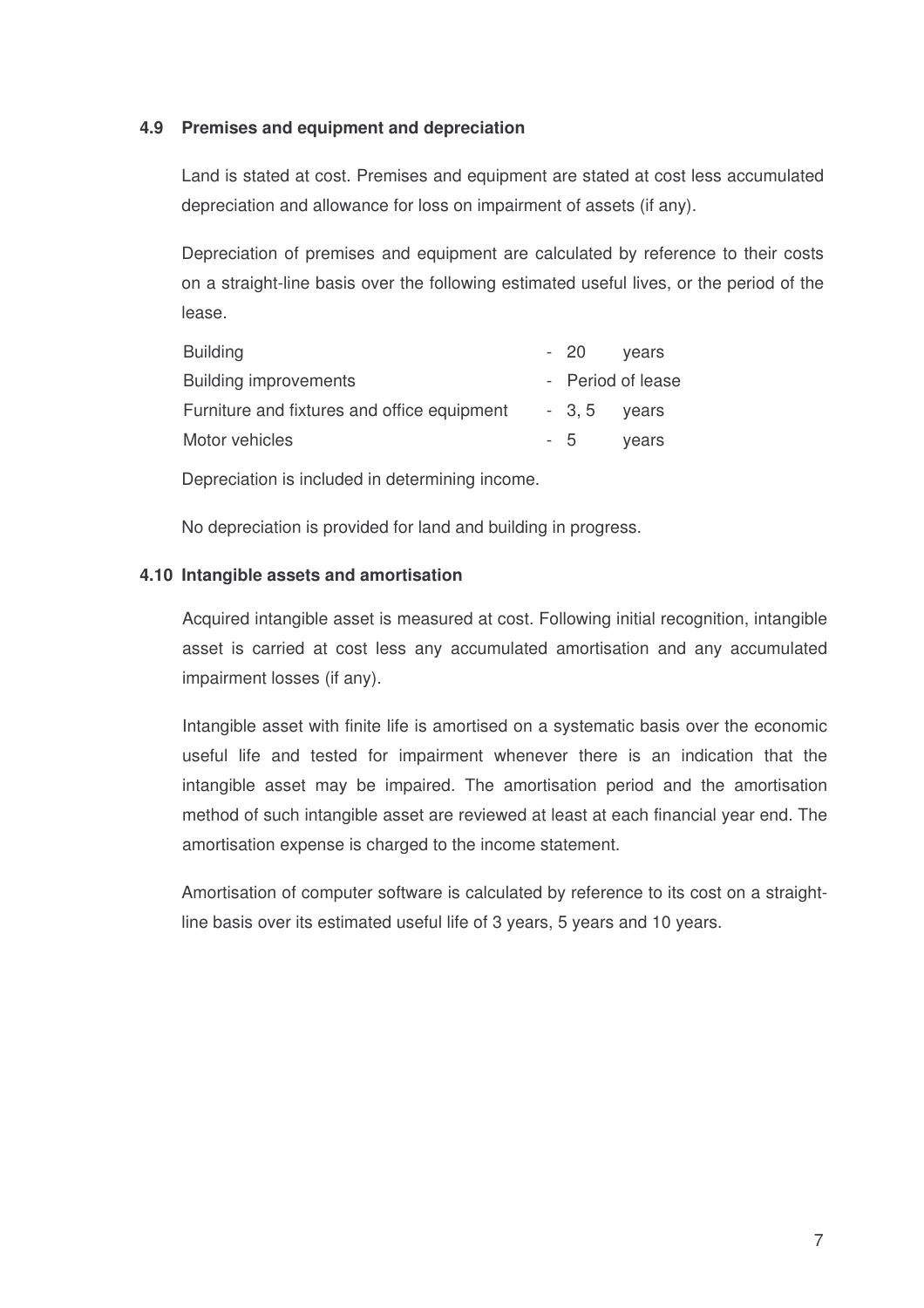#### **4.11 Impairment of assets**

The Company assesses at each reporting date whether there is an indication that an asset may be impaired. If any indication exists, or when annual impairment testing for an asset is required, the Company estimates the asset's recoverable amount. An asset's recoverable amount is the higher of an asset's fair value less costs to sell and its value in use Where the carrying amount of an asset exceeds its recoverable amount, the asset is considered impaired and is written down to its recoverable amount. In assessing value in use, the estimated future cash flows are discounted to their present value using a pre-tax discount rate that reflects current market assessments of the time value of money and the risks specific to the asset. In determining fair value less costs to sell, an appropriate valuation model is used. These calculations are corroborated by a valuation model that based on information available, reflects the amount that the Company could obtain at the balance sheet date, from the disposal of the asset in an arm's length transaction between knowledgeable, willing parties, after deducting the costs of disposal.

Impairment losses are generally recognised in the income statement.

#### **4.12 Income tax**

Income tax is provided for in the accounts based on the taxable profits determined in accordance with tax legislation.

#### **4.13 Employee benefits**

Salaries, wages, bonuses and contributions to the social security fund and provident fund are recognised as expenses when incurred.

#### **4.14 Foreign currencies**

Foreign currency transactions are translated into Baht at the exchange rates ruling on the transaction dates. Assets and liabilities denominated in foreign currencies outstanding at the balance sheet date are translated into Baht at the exchange rates ruling on the balance sheet date. Gains and losses on exchange are included in determining income.

#### **4.15 Cash and cash equivalents**

Cash and cash equivalents include cash on hand and deposits at financial institutions and highly liquid investment with an original maturity of 3 months or less and not subject to withdrawal restrictions.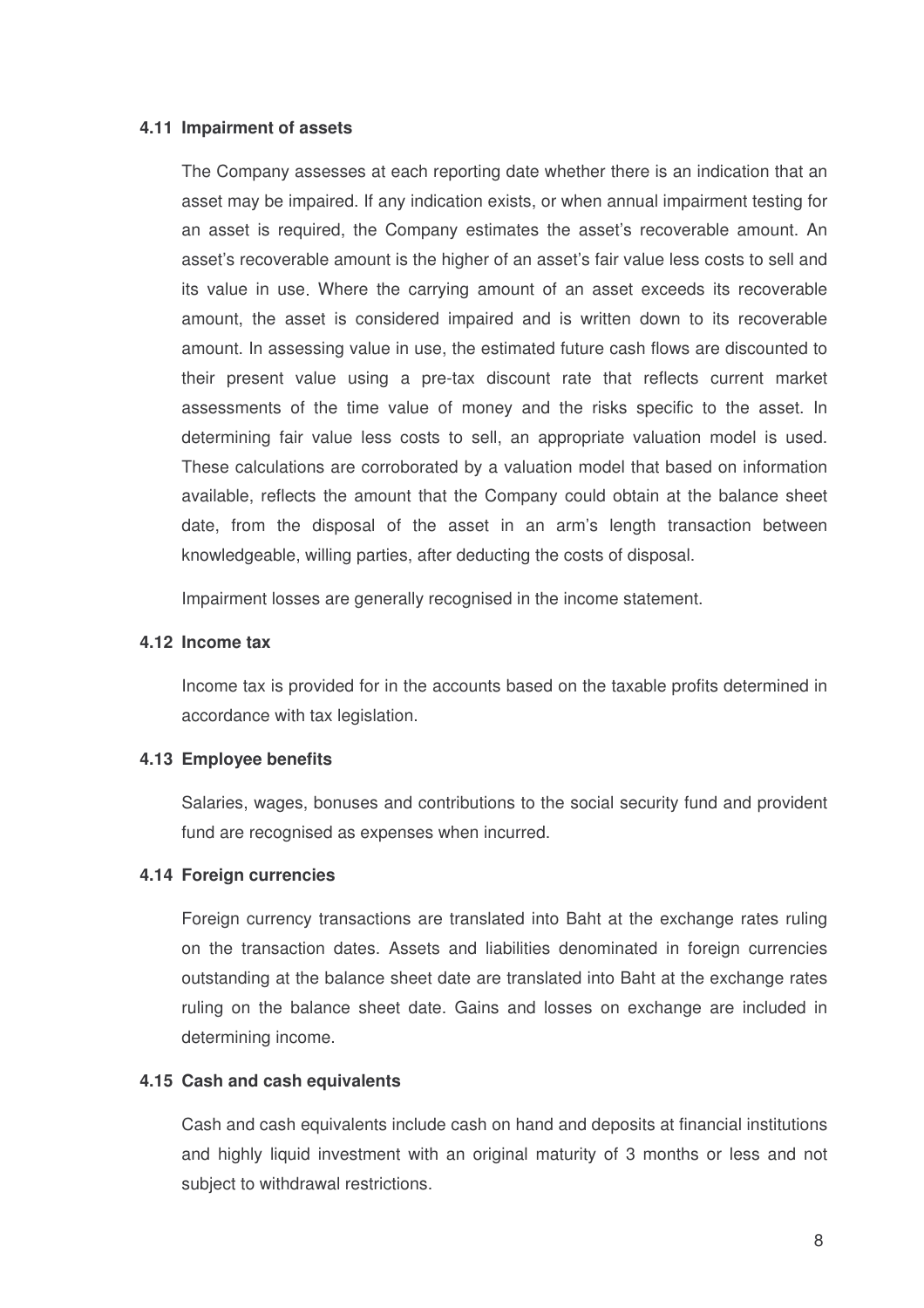## **4.16 Provisions**

Provisions are recognised when the Company has a present obligation as a result of a past event, it is probable that an outflow of resources embodying economic benefits will be required to settle the obligation, and a reliable estimate can be made of the amount of the obligation.

## **4.17 Derivatives - Forward exchange contracts**

Receivables and payables arising from forward exchange contracts are translated into Baht at the rates of exchange ruling on the balance sheet. Gains and losses from the translation are included in determining income. Premium and discounts on forward exchange contracts are amortised on a straight-line basis over the contract periods.

## **5. Significant accounting judgments and estimates**

The preparation of financial statements in conformity with generally accepted accounting principles at times requires management to make subjective judgments and estimates regarding matters that are inherently uncertain. These judgments and estimates affect reported amounts and disclosures and actual results could differ. The significant accounting judgments and estimates are as follow:

#### **Leases**

In determining whether a lease is to be classified as an operating lease or finance lease, the management is required to use judgment regarding whether significant risk and rewards of ownership of the leased asset has been transferred, taking into consideration terms and conditions of the arrangement.

## **Allowance for doubtful accounts**

Allowances for doubtful accounts are intended to adjust the value of receivables for probable credit losses. The management uses judgment to establish reserves for estimated losses for each outstanding debtor. The allowances for doubtful accounts are determined through a combination of specific reviews, collection experience, and analysis of debtor aging, taking into account changes in the current economic conditions.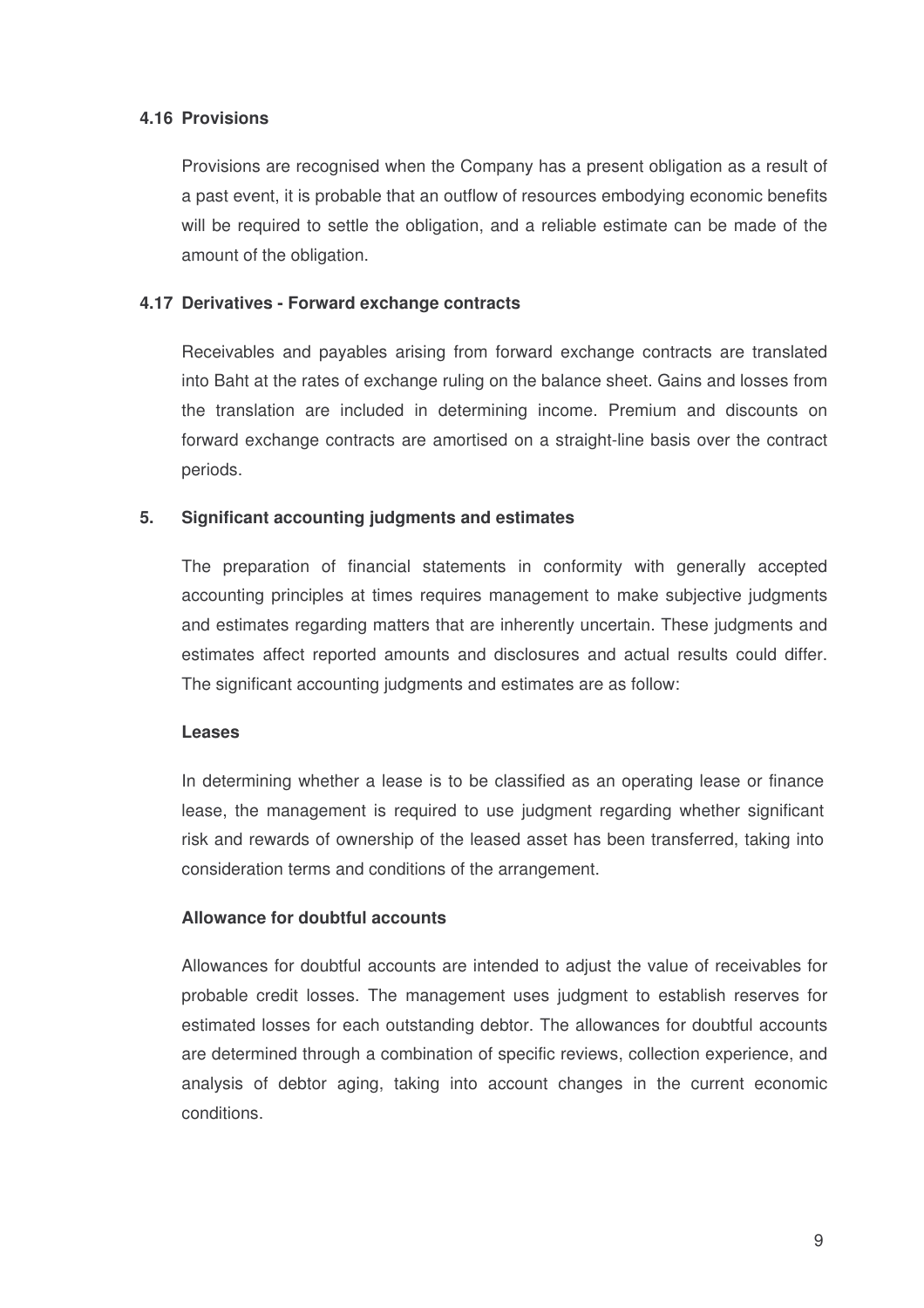## **Fair value of financial instruments**

In determining the fair value of financial instruments that are not actively traded and for which quoted market prices are not readily available, the management exercise judgment, using a variety of valuation techniques. The input to these models is taken from observable markets, and includes consideration of liquidity, correlation and longer-term volatility of financial instruments.

#### **Impairment of investments in securities**

The Company treats available-for-sale equity investments, other investments and held-to-maturity debt securities as impaired when there has been a significant or prolonged decline in the fair value below their cost or where other objective evidence of impairment exists. The determination of what is "significant" or "prolonged" requires judgment.

#### **Property, premises and equipment/Depreciation**

In calculating depreciation of premises and equipment, the management estimates useful lives and salvage values of the Company's premises and equipment and reviews estimated useful lives and salvage values if there are any changes.

#### **Intangible assets**

Intangible assets are systematically amortised over their estimated useful lives, and are subject to impairment if there is an indication they may be impaired. The initial recognition and measurement intangible assets, and subsequent impairment analysis, requires management to make subjective judgments concerning estimates of how the acquired asset will perform in the future using a discounted cash flow analysis. Events and factors that may significantly affect the estimates include, among others, competitive forces, changes in revenue growth trends, cost structures, changes in discount rates and specific industry or market sector conditions.

#### **Litigation**

The Company has contingent liabilities as a result of litigation. The Company's management has used judgment to assess of the results of the litigation and believes that no loss will result. Therefore no contingent liabilities are recorded as at the balance sheet date. However, actual results could differ from the estimates.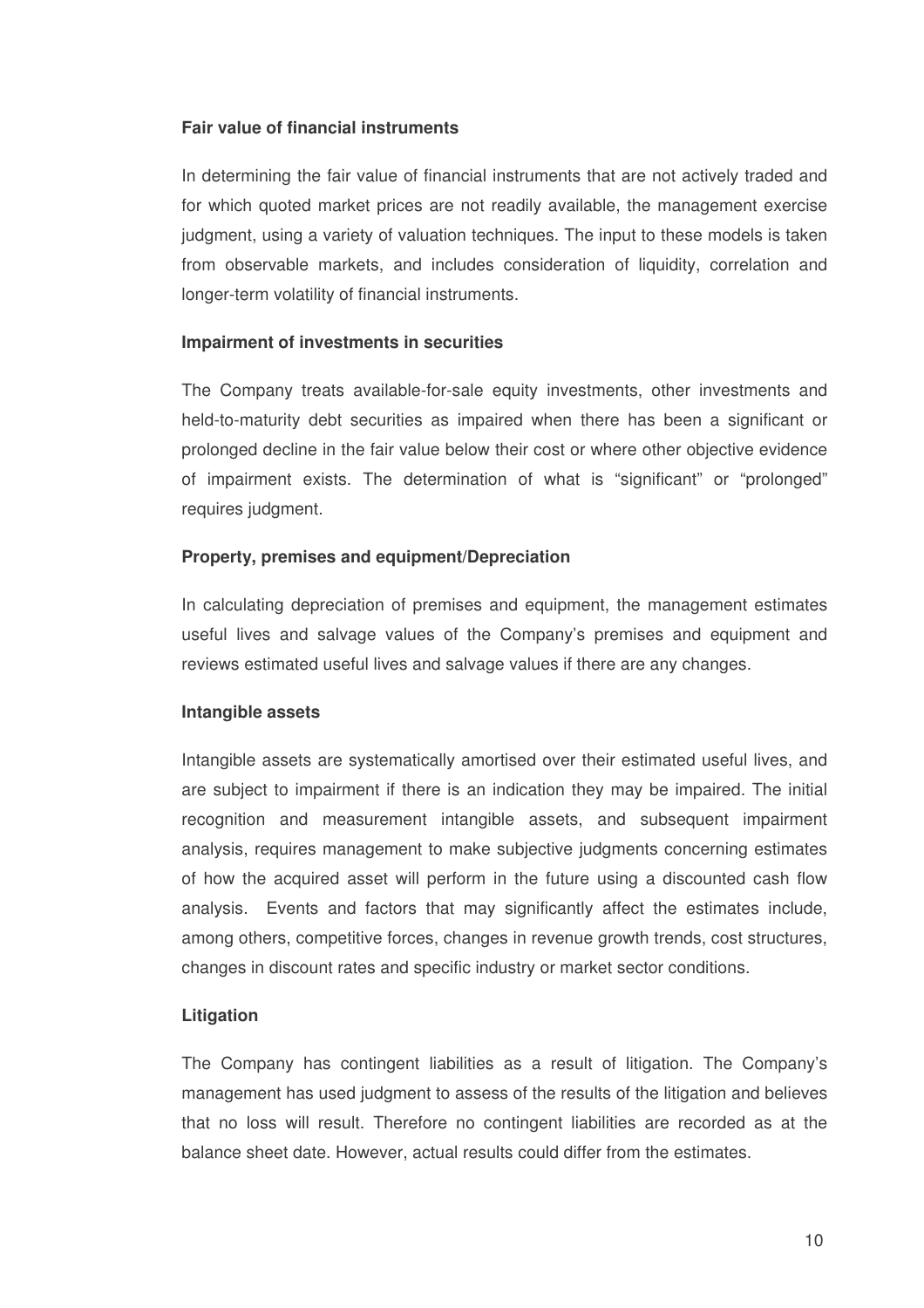## **6 Investments in securities**

|                                        |                       |               | (Unit: Baht)   |               |  |  |
|----------------------------------------|-----------------------|---------------|----------------|---------------|--|--|
|                                        | 2008                  |               |                | 2007          |  |  |
|                                        | Cost/                 |               | Cost/          |               |  |  |
|                                        | <b>Amortised cost</b> | Fair value    | Amortised cost | Fair value    |  |  |
| <b>Trading securities</b>              |                       |               |                |               |  |  |
| Equity securities                      |                       |               |                |               |  |  |
| Common stocks                          | 341,300,843           | 237,464,823   | 209,292,030    | 193,350,000   |  |  |
| Deficit on revaluation of investments  | (103, 836, 020)       |               | (15,942,030)   |               |  |  |
|                                        | 237,464,823           | 237,464,823   | 193,350,000    | 193,350,000   |  |  |
| Debt securities                        |                       |               |                |               |  |  |
| Bonds - net                            |                       |               | 344,988,316    | 339,258,485   |  |  |
| Deficit on revaluation of investments  |                       |               | (5,729,831)    |               |  |  |
|                                        |                       |               | 339,258,485    | 339,258,485   |  |  |
| Total trading securities               | 237,464,823           | 237,464,823   | 532,608,485    | 532,608,485   |  |  |
| Available-for-sale securities          |                       |               |                |               |  |  |
| Equity securities                      |                       |               |                |               |  |  |
| Common stock                           | 3,222,798,688         | 3,344,533,299 | 2,099,691,619  | 3,286,852,807 |  |  |
| Unit trusts                            | 1,381,265,544         | 1,334,414,028 | 1,217,175,096  | 1,237,134,068 |  |  |
| Unrealised gains on exchange           | 10,192,513            |               |                |               |  |  |
| Surplus on revaluation of investments  | 64,690,582            |               | 1,207,120,160  |               |  |  |
|                                        | 4,678,947,327         | 4,678,947,327 | 4,523,986,875  | 4,523,986,875 |  |  |
| Debt securities                        |                       |               |                |               |  |  |
| Bonds - net                            | 1,522,771,491         | 1,766,837,878 | 2,178,658,078  | 2,094,468,587 |  |  |
| Debentures - net                       | 100,001,053           | 107,539,709   | 100,001,396    | 106,016,319   |  |  |
| Surplus (deficit) on revaluation       |                       |               |                |               |  |  |
| of investments                         | 251,605,043           |               | (78, 174, 568) |               |  |  |
|                                        | 1,874,377,587         | 1,874,377,587 | 2,200,484,906  | 2,200,484,906 |  |  |
| Total available-for-sale securities    | 6,553,324,914         | 6,553,324,914 | 6,724,471,781  | 6,724,471,781 |  |  |
| Held-to-maturity debt securities       |                       |               |                |               |  |  |
| Bonds - net                            | 26,681,753,880        |               | 21,732,945,552 |               |  |  |
| Notes                                  | 4,094,865,544         |               | 3,667,983,072  |               |  |  |
| Less: Allowance for impairment         | (36,500,000)          |               |                |               |  |  |
| Notes - net                            | 4,058,365,544         |               | 3,667,983,072  |               |  |  |
| Debentures - net                       | 7,325,921,449         |               | 7,326,342,449  |               |  |  |
| Less: Allowance for impairment         | (10,600,000)          |               | (10,600,000)   |               |  |  |
| Debentures - net                       | 7,315,321,449         |               | 7,315,742,449  |               |  |  |
| Total held-to-maturity debt securities | 38,055,440,873        |               | 32,716,671,073 |               |  |  |
| Other investments                      |                       |               |                |               |  |  |
| Ordinary shares                        | 12,044,700            |               | 35,359,702     |               |  |  |
| Total other investments                | 12,044,700            |               | 35,359,702     |               |  |  |

Total investments in securities 44,858,275,310 40,009,111,041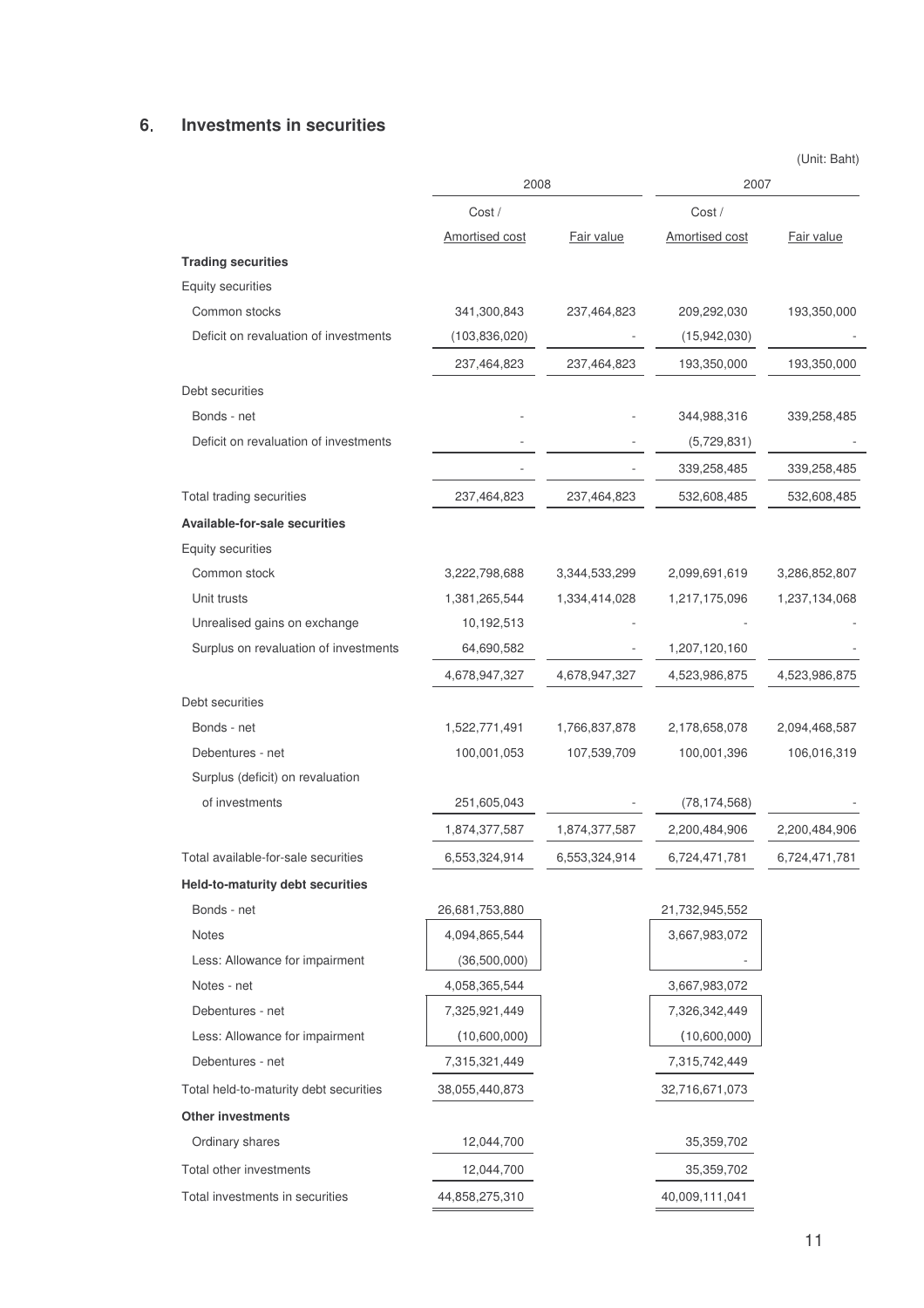Investments in debt securities as at 31 December 2008 and 2007 will be due as follows

- 
 

|                                      | 2008          |               |                |                |  |  |  |  |
|--------------------------------------|---------------|---------------|----------------|----------------|--|--|--|--|
|                                      |               | Due within    |                |                |  |  |  |  |
|                                      | 1 year        | $2 - 5$ years | Over 5 years   | Total          |  |  |  |  |
| <b>Available-for-sale securities</b> |               |               |                |                |  |  |  |  |
| <b>Bonds</b>                         |               | ۰             | 1,766,837,878  | 1,766,837,878  |  |  |  |  |
| <b>Debentures</b>                    |               | 107,539,709   |                | 107,539,709    |  |  |  |  |
|                                      |               | 107,539,709   | 1,766,837,878  | 1,874,377,587  |  |  |  |  |
| Held-to-maturity debt securities     |               |               |                |                |  |  |  |  |
| Bonds - net                          | 562,591,215   | 5,103,504,339 | 21,015,658,326 | 26,681,753,880 |  |  |  |  |
| Notes - net                          | 1,343,365,544 | 395,000,000   | 2,320,000,000  | 4,058,365,544  |  |  |  |  |
| Debentures - net                     | 340,274,179   | 1,456,463,445 | 5,518,583,825  | 7,315,321,449  |  |  |  |  |
|                                      | 2,246,230,938 | 6,954,967,784 | 28,854,242,151 | 38,055,440,873 |  |  |  |  |
| Total                                | 2,246,230,938 | 7,062,507,493 | 30,621,080,029 | 39,929,818,460 |  |  |  |  |

. . . . . .

|               | 2007          |                |                |  |  |  |  |
|---------------|---------------|----------------|----------------|--|--|--|--|
|               | Due within    |                |                |  |  |  |  |
| 1 year        | $2 - 5$ years | Over 5 years   | Total          |  |  |  |  |
|               |               |                |                |  |  |  |  |
|               | 80,474,118    | 258,784,367    | 339,258,485    |  |  |  |  |
|               |               |                |                |  |  |  |  |
|               | 30,000,016    | 2,064,468,571  | 2,094,468,587  |  |  |  |  |
|               | 106,016,319   |                | 106,016,319    |  |  |  |  |
|               | 136,016,335   | 2,064,468,571  | 2,200,484,906  |  |  |  |  |
|               |               |                |                |  |  |  |  |
| 377,524,535   | 2,820,339,953 | 18,535,081,064 | 21,732,945,552 |  |  |  |  |
| 1,482,983,072 | 395,000,000   | 1,790,000,000  | 3,667,983,072  |  |  |  |  |
| 177,492,586   | 1,520,189,911 | 5,618,059,952  | 7,315,742,449  |  |  |  |  |
| 2,038,000,193 | 4,735,529,864 | 25,943,141,016 | 32,716,671,073 |  |  |  |  |
| 2,038,000,193 | 4,952,020,317 | 28,266,393,954 | 35,256,414,464 |  |  |  |  |
|               |               |                |                |  |  |  |  |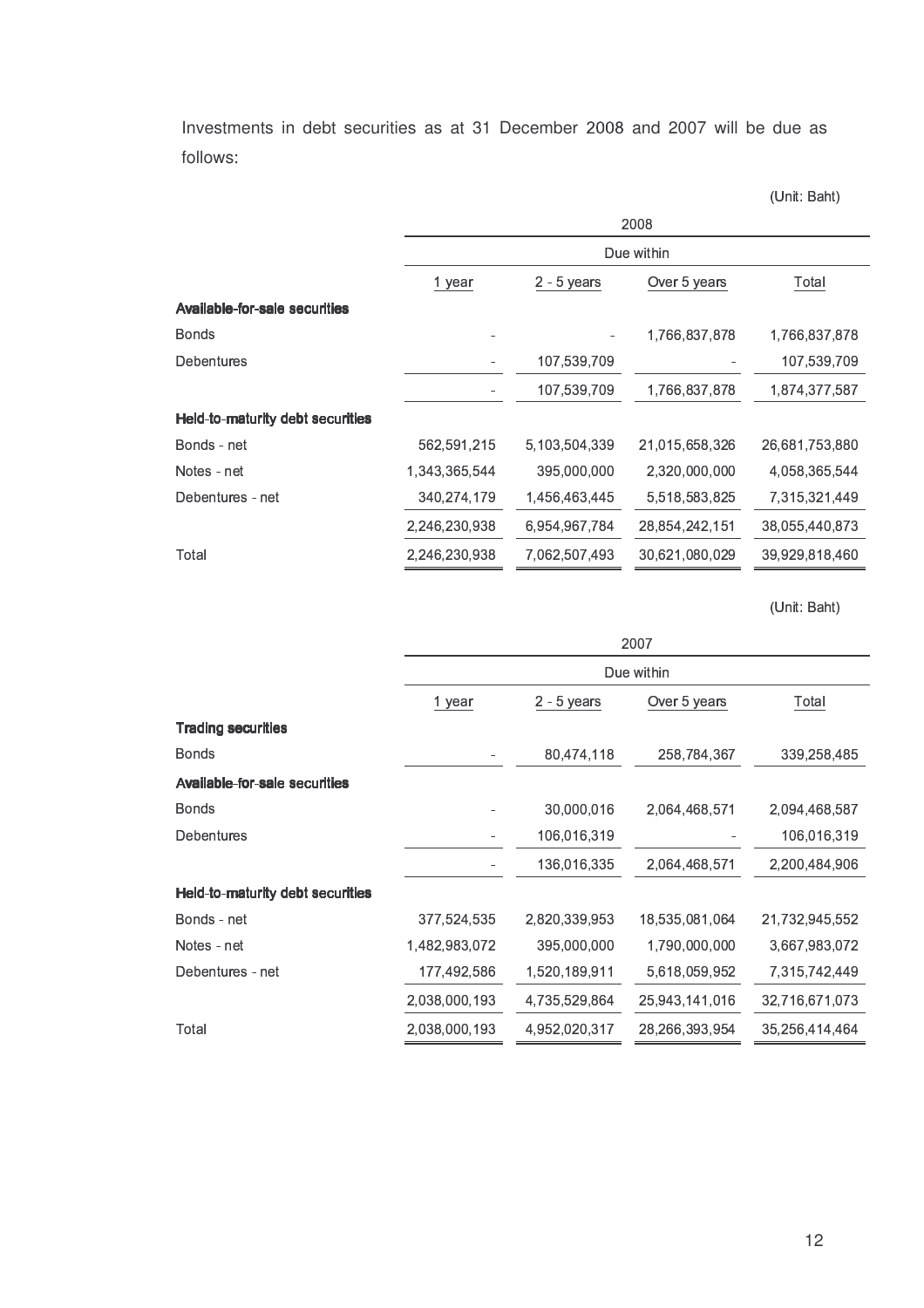The Company has pledged government and state enterprise bonds of Baht 8,480.30 million (2007: Baht 6,891.30 million) as life assurance policy reserve and assets pledged with the Life Assurance Registrar in accordance with the Life Assurance Act as mentioned in Notes 15 and 16.

- (a) As at 31 December 2008, the Company has investments of Baht 1,000 million (2007: Baht 1,200 million) in promissory notes and bills of exchange, which have been classified as held-to-maturity investments and are presented at amortised cost. Such notes were issued by local banks and branches of foreign commercial banks, have remaining lives of 7-14 years, and contain conditions related to early redemption rights or put options obliging the Company to purchase additional notes released by issuers.
- (b) As at 31 December 2008, the Company has investments of Baht 400 million (2007: Baht 400 million) in promissory notes and bills of exchange, which have been classified as held-to-maturity investments and presented at amortised cost. Such notes were issued by branches of foreign commercial banks, have remaining lives of 7 years, and contain conditions linking the interest to be received to financial indices.
- (c) As at 31 December 2008, the Company has investments of Baht 920 million (2007: Baht 560 million) in promissory notes and bills of exchange, which have been classified as held-to-maturity investments and are presented at amortised cost. Such notes were issued by branches of foreign commercial bank, have remaining lives of 8 years, and contain conditions whereby settlement of principal and interest is to be received on the maturity date per the agreement.

The promissory notes and bills of exchange contain embedded derivatives that are not closely related to the host contract instruments, except for one structured note as described in (c).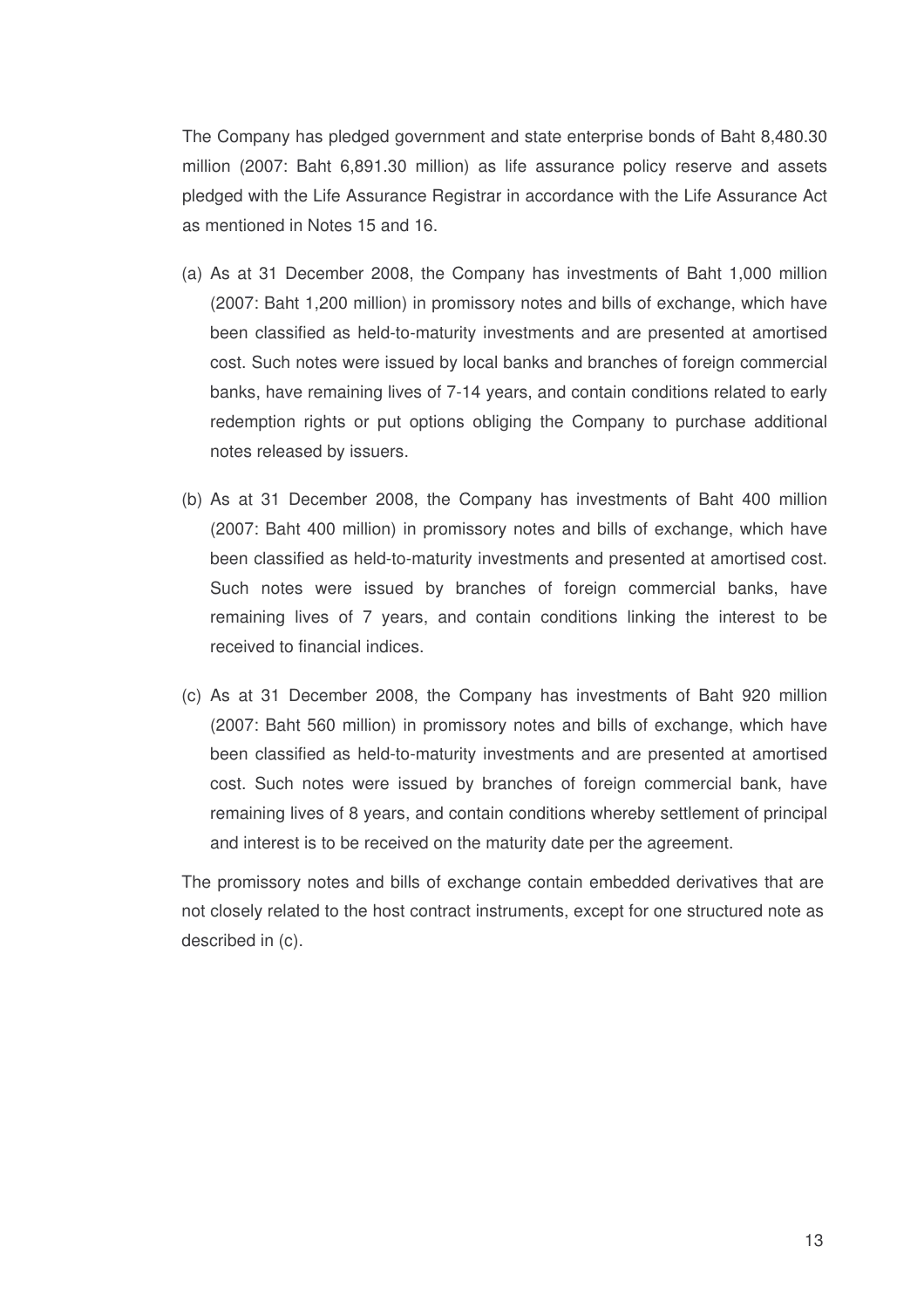## **7. Loans and accrued interest**

As at 31 December 2008 and 2007, the balances of loans and accrued interest are aged by principal and accrued interest as follows:

|                                  |               |              |                |                | 2008        |             |               |            |               |
|----------------------------------|---------------|--------------|----------------|----------------|-------------|-------------|---------------|------------|---------------|
| Outstanding period               |               | Policy loans |                | Mortgage loans |             | Other loans | Total         |            |               |
|                                  |               | Accrued      |                | Accrued        |             | Accrued     |               | Accrued    |               |
|                                  | Principal     | interest     | Principal      | interest       | Principal   | interest    | Principal     | interest   | Total         |
| Current                          | 1,050,863,163 | 71,851,367   | 729,927,010    | 3,181,924      | 11,900,421  |             | 1,792,690,594 | 75,033,291 | 1,867,723,885 |
| Overdue:                         |               |              |                |                |             |             |               |            |               |
| Less than 6 months               |               |              | 2,371,831      | 14,101         |             |             | 2,371,831     | 14,101     | 2,385,932     |
| Over 12 months                   |               |              | 5,942,338      | 370,810        | 107,693     | 6,491       | 6,050,031     | 377,301    | 6,427,332     |
| Total                            | 1,050,863,163 | 71,851,367   | 738,241,179    | 3,566,835      | 12,008,114  | 6,491       | 1,801,112,456 | 75,424,693 | 1,876,537,149 |
| Less: Allowance for doubtful     |               |              |                |                |             |             |               |            |               |
| accounts                         |               |              | (2,672,673)    | (343, 593)     |             |             | (2,672,673)   | (343, 593) | (3,016,266)   |
| Loans and accrued interest - net | 1,050,863,163 | 71,851,367   | 735,568,506    | 3,223,242      | 12,008,114  | 6,491       | 1,798,439,783 | 75,081,100 | 1,873,520,883 |
|                                  |               |              |                |                |             |             |               |            | (Unit: Baht)  |
|                                  |               |              |                |                | 2007        |             |               |            |               |
| Outstanding period               | Policy loans  |              | Mortgage loans |                | Other loans |             |               | Total      |               |
|                                  |               | Accrued      |                | Accrued        |             | Accrued     |               | Accrued    |               |
|                                  | Principal     | interest     | Principal      | interest       | Principal   | interest    | Principal     | interest   | Total         |
| Current                          | 827,678,104   | 57, 151, 228 | 655,411,222    | 2,203,466      | 9,049,350   |             | 1,492,138,676 | 59,354,694 | 1,551,493,370 |
| Overdue:                         |               |              |                |                |             |             |               |            |               |
| Less than 6 months               |               |              | 2,643,309      | 31,131         | 121,942     |             | 2,765,251     | 31,131     | 2,796,382     |
| Over 12 months                   |               |              | 6,589,380      | 387,827        | 71,628      | 6,807       | 6,661,008     | 394,634    | 7,055,642     |
| Total                            | 827,678,104   | 57, 151, 228 | 664,643,911    | 2,622,424      | 9,242,920   | 6,807       | 1,501,564,935 | 59,780,459 | 1,561,345,394 |
| Less: Allowance for doubtful     |               |              |                |                |             |             |               |            |               |
| accounts                         |               |              | (2,539,314)    | (260, 528)     |             |             | (2,539,314)   | (260, 528) | (2,799,842)   |
| Loans and accrued interest - net | 827,678,104   | 57, 151, 228 | 662,104,597    | 2,361,896      | 9,242,920   | 6,807       | 1,499,025,621 | 59,519,931 | 1,558,545,552 |

Loans provided to employees are in accordance with employee's benefits plan under a credit line of Baht 100,000 or less for personal guarantee loans. In case of secured loans, the credit line is not to exceed 50 times the employee's salary. The interest rates for the loans charge at the rates of 6% and 5% per annum, respectively. As at 31 December 2008, loans to employees and agents totaled Baht 41.61 million (2007: Baht 18.26 million).

#### **8. Related party transactions**

In considering each possible related party relationship, attention is directed to the substance of the relationship, and not merely the legal form.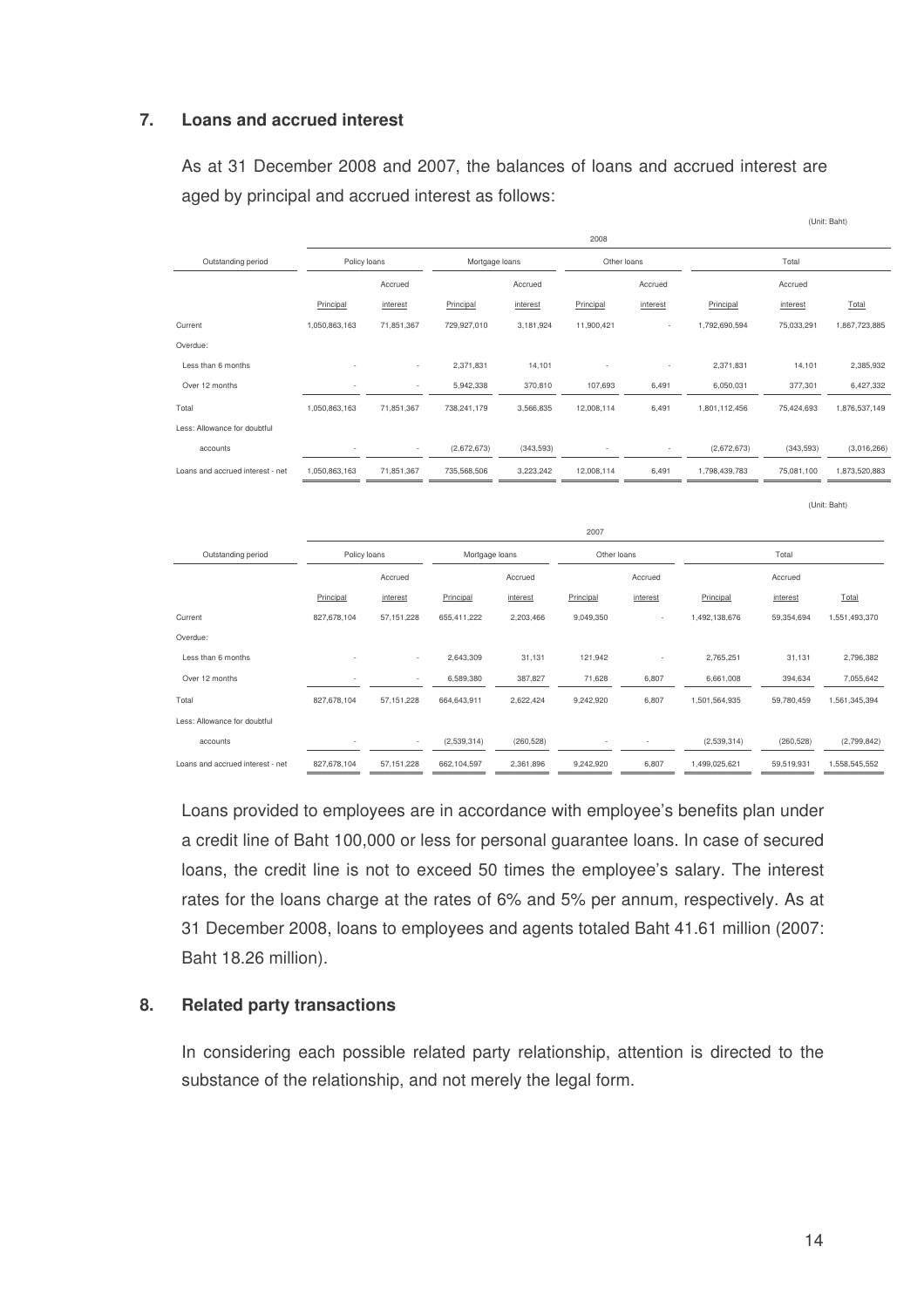The relationship between the Company and its related parties are summarized below:

| Name of related parties                 | Type of business     | Relationship with the Company                                      |
|-----------------------------------------|----------------------|--------------------------------------------------------------------|
| Bangkok Bank Pcl.                       | Banking              | Related by way of common directors and                             |
|                                         |                      | shareholding                                                       |
| Bangkok Insurance Pcl.                  | Insurance            | Related by way of common directors and                             |
|                                         |                      | shareholding                                                       |
| Thai Reinsurance Pcl.                   | Insurance            | Related by way of common directors                                 |
| Thaire Life Assurance Co., Ltd.         | Life assurance       | Subsidiary of Thai Reinsurance Pcl.                                |
| Sorachai Vivatn Co., Ltd.               |                      | Property development Related by way of common directors            |
| Bumrungrad Hospital Pcl.                | Health care services | Related by way of common directors and                             |
|                                         |                      | shareholders                                                       |
| The Phyathai 1 Hospital Co., Ltd.       | Health care services | Related by way of common directors                                 |
| The Phyathai 2 Hospital Co., Ltd.       | Health care services | Related by way of common directors                                 |
| The Phyathai 3 Hospital Co., Ltd.       | Health care services | Related by way of common directors                                 |
| Rajburi Sugar Co., Ltd.                 | Industry             | Related by way of common directors                                 |
| Narai Ruamphiphat Co., Ltd.             |                      | Property development Holding by an individual related to the major |
|                                         |                      | shareholder of the Company                                         |
| Bangkok Business Building (1987)        | Rental of assets     | Related by way of common directors and                             |
| Co., Ltd.                               |                      | shareholders                                                       |
| Royal Cliff Beach Hotel Co., Ltd.       | Tourism & Leisure    | Holding by an individual related to a director                     |
|                                         |                      | of the Company                                                     |
| Thai Rating and Information Services    | <b>Services</b>      | Related by way of common directors and                             |
| Co., Ltd.                               |                      | shareholding                                                       |
| Union Textile Industries Pcl.           | Industry             | Related by way of common shareholders                              |
| Bangkok Mitsubishi UFJ Lease Co.,       | Leasing              | Related by way of common directors                                 |
| Ltd.                                    |                      |                                                                    |
| Charoen Pokphand Foods Pcl.             | Agriculture          | Related by way of common directors                                 |
| <b>TICON Industrial Connection Pcl.</b> |                      | Property development Holding by an individual related to the major |
|                                         |                      | shareholder of the Company                                         |
| BBL Asset Management Co., Ltd.          | Asset management     | Related by way of common directors and                             |
|                                         |                      | shareholders                                                       |

During the years, the Company had significant business transactions with its related parties. Such transactions, which have been concluded on commercial terms and bases agreed upon in the ordinary course business between the Company and those parties are as follows:

|                 |             |             | .                                        |
|-----------------|-------------|-------------|------------------------------------------|
|                 | <u>2008</u> | <u>2007</u> | Pricing policy                           |
| Premium written | 3.546.384   | 3.533.334   | Normal commercial terms for underwriting |
| Commission      | 510,111,103 | 287.475.477 | By mutual agreement                      |
| and brokerages  |             |             |                                          |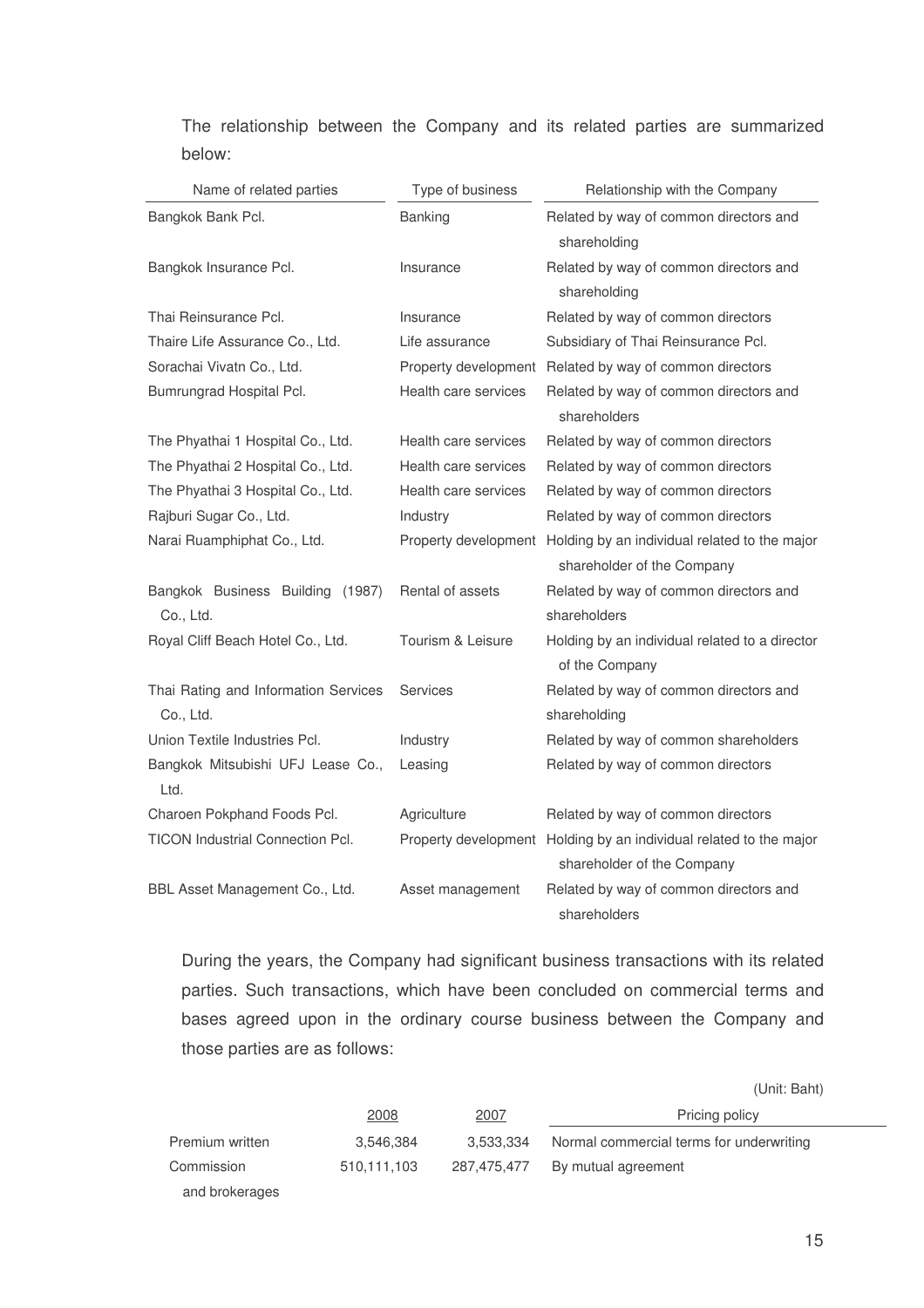Claim payment 68,358,150 58,781,970 Normal commercial terms for underwriting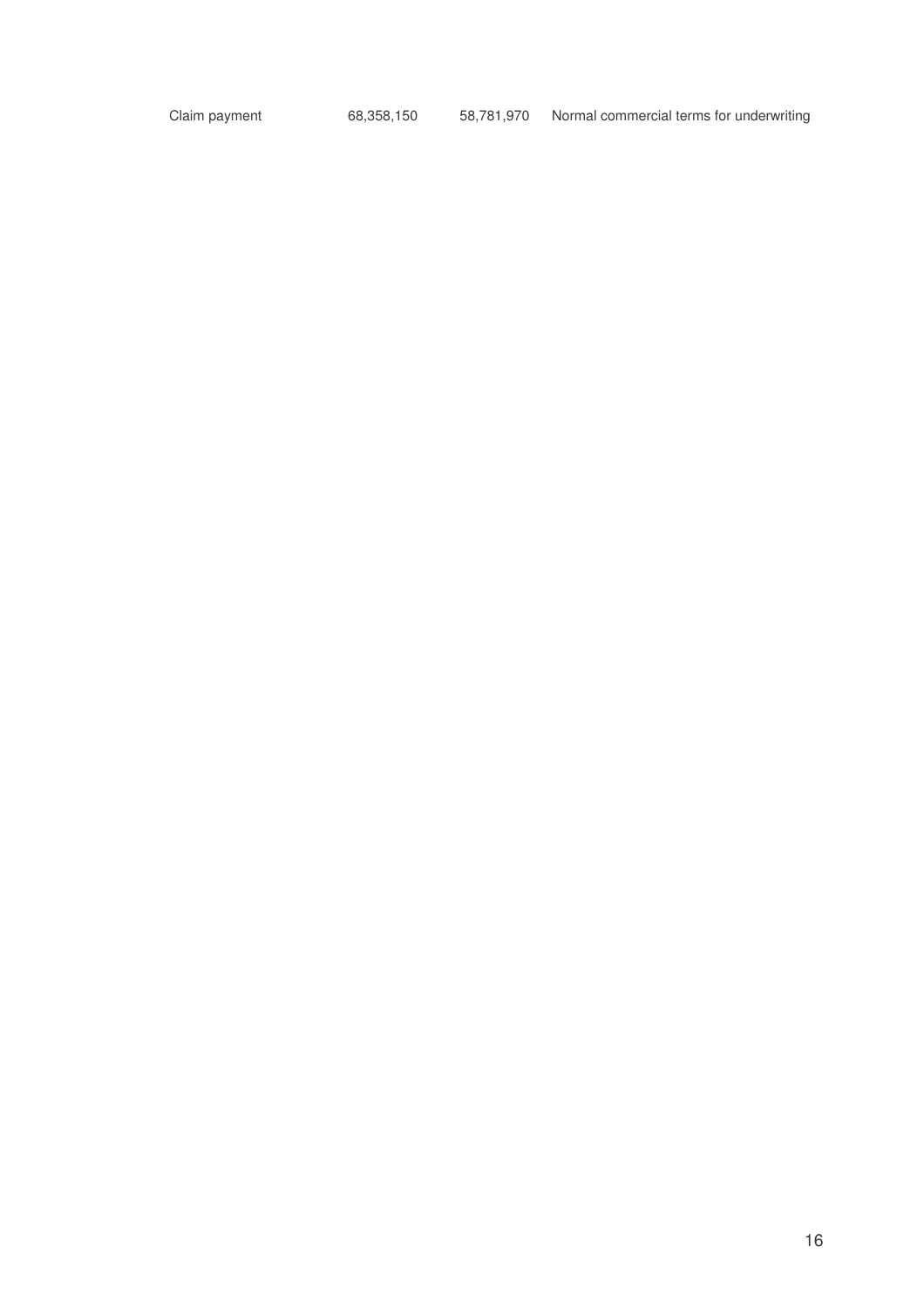(Unit: Baht)

| 2008       | 2007       | Pricing policy                                        |
|------------|------------|-------------------------------------------------------|
| 3,434,101  | 6,595,003  | Normal commercial terms for reinsurance depending     |
|            |            | on type of insurance and reinsurance contract         |
| 30,142,702 | 40,986,958 | Same rates as those offered by financial institutions |
|            |            | and related companies to general customers            |
| 79,840,972 | 49,800,962 | The declared amount                                   |
| 45,148,901 | 38,729,963 | Same rates as those charged by financial institutions |
|            |            | and related companies to general customers            |
| 1,092,011  | 1,048,582  | Normal commercial terms for underwriting              |
| 68,814,283 | 64,289,186 | Price per rental contracts Baht 100,000 - Baht        |
|            |            | 1,200,000 per month                                   |
|            |            |                                                       |

The Company had the following significant balances of assets and liabilities with its related parties:

|                                           |             |             |             | (Unit: Baht) |
|-------------------------------------------|-------------|-------------|-------------|--------------|
|                                           | 2008        |             |             | 2007         |
|                                           | Cost        | Fair value  | Cost        | Fair value   |
| <b>Investments in securities - stocks</b> |             |             |             |              |
| Bangkok Bank Pcl.                         | 291,209,784 | 255,300,000 | 389,319,558 | 531,600,000  |
| Bangkok Insurance Pcl.                    | 49,866,522  | 84,406,800  | 43,562,868  | 114,888,200  |
| Thai Reinsurance Pcl.                     | 41,677,975  | 86,449,005  | 37,667,275  | 101,961,256  |
| Bumrungrad Hospital Pcl.                  | 10,000,000  | 42,000,000  | 10,000,000  | 80,500,000   |
| Union Textile Industries Pcl.             | 166,700     | 166,700     | 166,700     | 166,700      |
| Thai Rating and Information               |             |             |             |              |
| Services Co., Ltd.                        | 1,000,000   | 1,000,000   | 1,000,000   | 1,000,000    |
| <b>TICON Industrial Connection Pcl.</b>   | 98,759,043  | 37,908,600  | 11,954,092  | 20,500,000   |
| Charoen Pokphand Foods Pcl.               |             |             | 33,125,296  | 34,500,000   |
| BBL Asset Management Co., Ltd.            | 10,000,000  | 10,000,000  | 10,000,000  | 10,000,000   |
|                                           | 502,680,024 | 517,231,105 | 536,795,789 | 895,116,156  |
| Investment in security - unit trust       |             |             |             |              |
| <b>TICON Property Fund</b>                | 573,716,382 | 561,560,000 | 408,925,759 | 429,104,775  |
| Investment in security - debenture        |             |             |             |              |
| Charoen Pokphand Foods Pcl.               | 150,000,000 |             | 150,000,000 |              |
| <b>Investments in securities - notes</b>  |             |             |             |              |
| Bangkok Bank Pcl.                         | 500,000,000 |             |             |              |
| Bangkok Mitsubishi UFJ Lease              |             |             |             |              |
| Co., Ltd.                                 |             |             | 112,983,069 |              |
|                                           | 500,000,000 |             | 112,983,069 |              |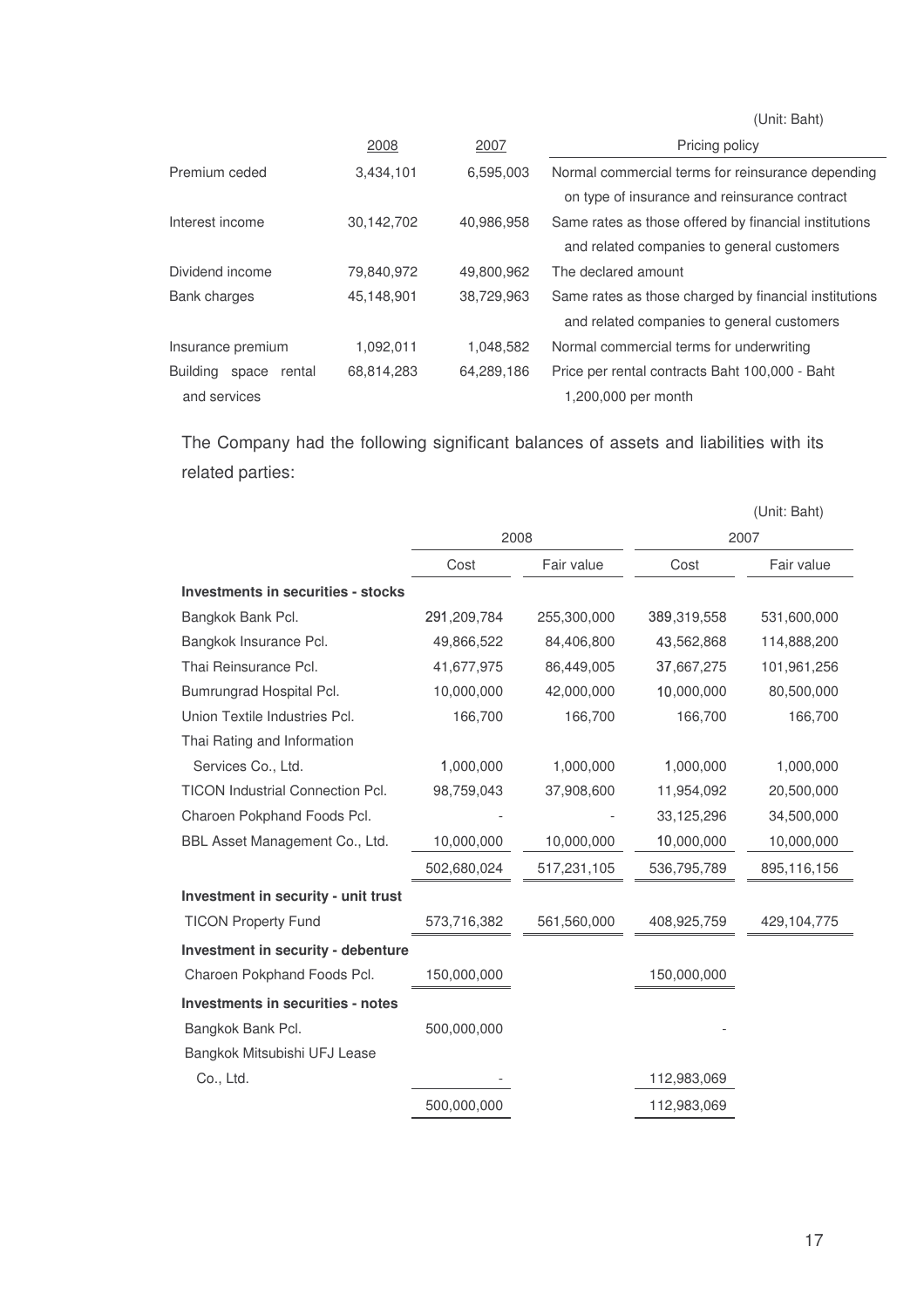(Unit: Baht)

|                                                                            | 2008        | 2007        |
|----------------------------------------------------------------------------|-------------|-------------|
| Deposits at financial institution                                          |             |             |
| Bangkok Bank Pcl.                                                          | 330,625,505 | 427,148,242 |
| Mortgage Ioan                                                              |             |             |
| Sorachai Vivatn Co., Ltd.                                                  | 156,220,800 | 234,110,817 |
| Prepaid office rental (including in other assets)                          |             |             |
| Narai Ruamphiphat Co., Ltd.                                                | 140,615,873 | 152,441,565 |
| <b>Claim payables</b>                                                      |             |             |
| Bumrungrad Hospital Pcl.                                                   | 3,145,197   | 3,641,989   |
| The Phyathai 1 Hospital Co., Ltd.                                          | 2,295,568   | 1,586,645   |
| The Phyathai 2 Hospital Co., Ltd.                                          | 3,865,028   | 2,937,103   |
| The Phyathai 3 Hospital Co., Ltd.                                          | 2,239,078   | 1,641,557   |
|                                                                            | 11,544,871  | 9,807,294   |
| Due to reinsurer                                                           |             |             |
| Thaire Life Assurance Co., Ltd.                                            | 2,029,317   | 3,084,970   |
| Accrued commission expenses (including in other liabilities)               |             |             |
| Bangkok Bank Pcl.                                                          | 90,618,388  | 52,873,430  |
| Accrued office rental and services charge (including in other liabilities) |             |             |
| Bangkok Insurance Pcl.                                                     | 36,491      | 47,068      |
| Sorachai Vivatn Co., Ltd.                                                  | 705         | 16,554      |
| Rajburi Sugar Co., Ltd.                                                    | 66,764      |             |
| Narai Ruamphiphat Co., Ltd.                                                | 66,494      | 164,864     |
| Bangkok Business Building (1987) Co., Ltd.                                 | 62,337      | 63,023      |
| Bumrungrad Hospital Pcl.                                                   | 346,143     | 826,385     |
| The Phyathai 1 Hospital Co., Ltd.                                          | 89,100      | 70,890      |
| The Phyathai 2 Hospital Co., Ltd.                                          | 81,200      | 5,790       |
| The Phyathai 3 Hospital Co., Ltd.                                          | 266,340     | 212,820     |
|                                                                            | 1,015,574   | 1,407,394   |

#### **Directors and management's remuneration**

In 2008 the Company paid meeting allowances, bonuses, contributions to the provident fund and others to their directors and management totaling Baht 23.10 million (2007: Baht 21.90 million).

In addition, in 2007 the Company has allocated 20 warrants to its employees without charge. The details of the warrants are presented in Note 18 to the financial statements.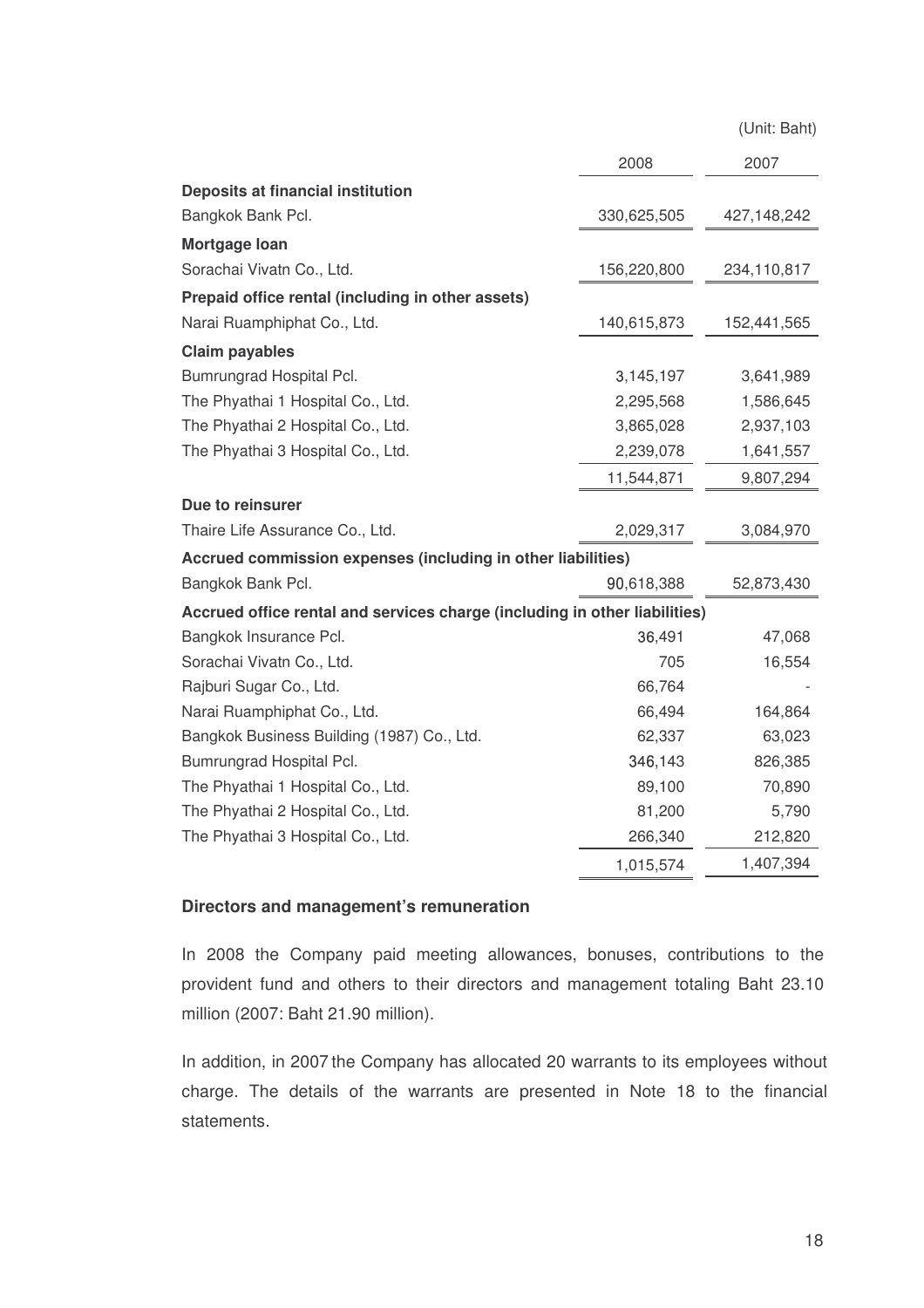## **9. Cash and cash equivalents**

|                                                         |                 | (Unit: Baht)       |
|---------------------------------------------------------|-----------------|--------------------|
|                                                         | 2008            | 2007               |
| Cash                                                    | 2,485,737       | 3,214,570          |
| Deposits at banks with no fixed maturity date           | 359,153,902     | 256,825,408        |
| Deposits at banks with fixed maturity date and          |                 |                    |
| negotiable certificates of deposits                     | 2,020,000,000   | 500,000,000        |
| Total cash and deposits at financial institutions       | 2,381,639,639   | 760,039,978        |
| <b>Notes</b>                                            | 4,058,365,544   | 3,667,983,072      |
| Less: Deposits at financial institutions and notes with |                 |                    |
| maturity of more than 3 months                          | (5,778,365,544) | (4, 142, 983, 072) |
| Cash and cash equivalents                               | 661.639.639     | 285.039.978        |

## **10. Premises and equipment**

| fixtures and                                                         |
|----------------------------------------------------------------------|
| office<br><b>Building</b>                                            |
| Vehicles<br>Total<br>equipment<br>in progress                        |
|                                                                      |
| 271,545,574<br>4,356,410<br>669,654,039<br>34,004,905                |
| 61,721,950<br>13,327,000<br>112,791,730<br>2,929,421                 |
| (10,000,343)<br>(23, 194, 843)<br>(12, 544, 500)                     |
| (5,382,029)                                                          |
| 323,267,181<br>34,787,405<br>1,903,802<br>759,250,926                |
|                                                                      |
| 217,774,055<br>27.398.650<br>408.718.304<br>$\overline{\phantom{a}}$ |
| 24,583,130<br>5,052,596<br>48,200,693                                |
|                                                                      |
| (9,483,672)<br>(12, 179, 004)<br>(22, 276, 214)                      |
| 232,873,513<br>20,272,242<br>434,642,783<br>$\overline{\phantom{a}}$ |
|                                                                      |
| 53,771,519<br>6,606,255<br>4,356,410<br>260,935,735                  |
| 90,393,668<br>14,515,163<br>1,903,802<br>324,608,143                 |
|                                                                      |

mmmmXXXXddddWWWWXXXXa3L a3L a3L a3LQ@N Q@N Q@NLLLL`@K-a3S@Q `@K-a3S@Q `@K-a3S@QWWWW[[[[XXXXY-L Y-L Y-LY-LKKL KK LLLK@a3`@c K@a3`@c K@a3`@cXXXX \3N \3N \3NQ@N Q@N Q@NXXXXccccXXXXK@N K@N K@N K@N\G] \G] \G]````WWWW NNNNSSSSX-3X X-3X X-3XQQQQWWWW

| 2007 | 43,307,786 |
|------|------------|
| 2008 | 48.200.693 |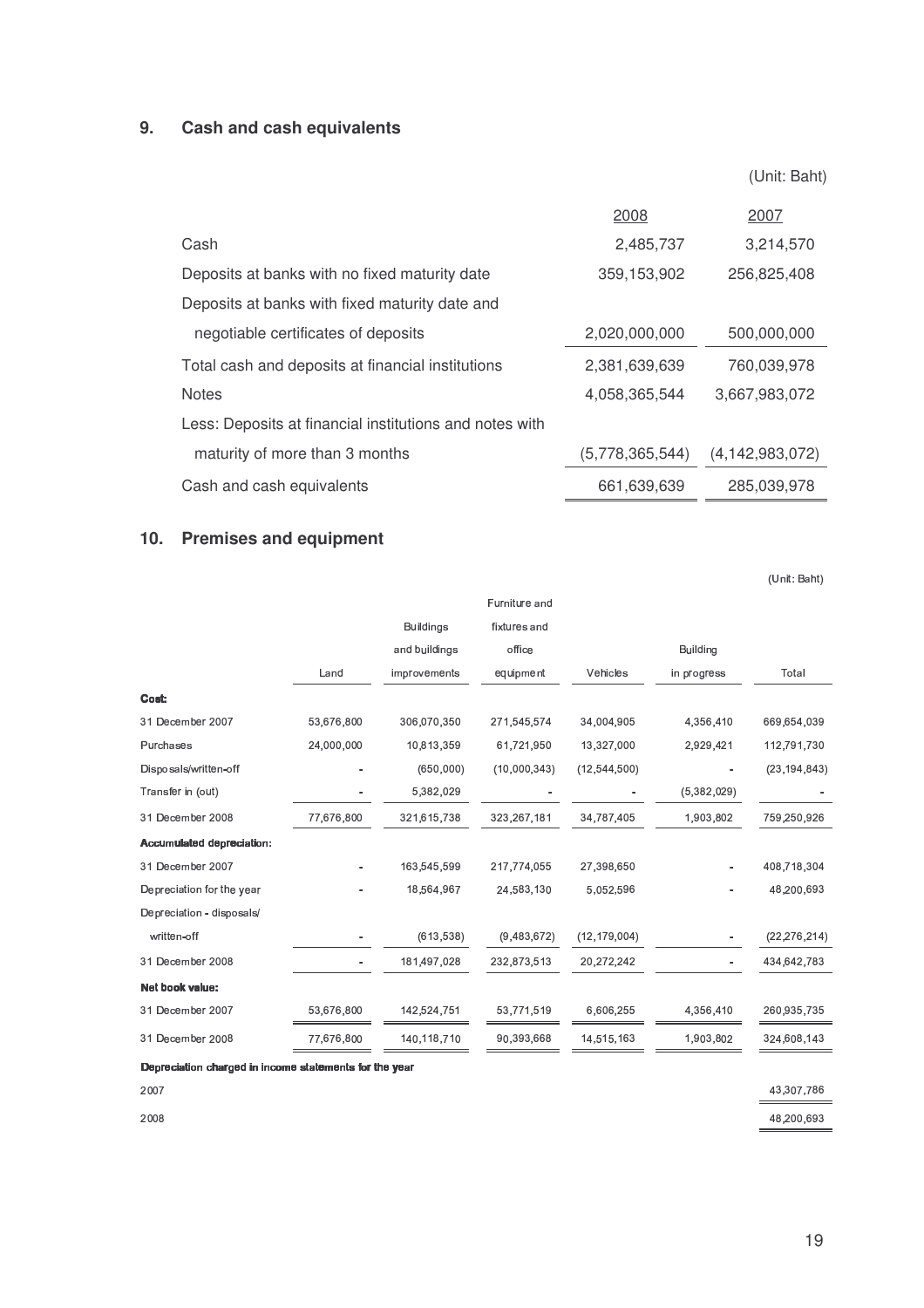As at 31 December 2008, certain of the premises and equipment items of the Company have been fully depreciated but are still in use. The cost before deducting accumulated depreciation of those assets amounted to Baht 240.94 million (2007: Baht 220.98 million).

## **11. Premium due and uncollected**

As at 31 December 2008 and 2007, the balances of premium due and uncollected are classified in relation to the grace period granted on the condition of the policy, as follows:

(Unit: Baht)

|                                   | 2008          | 2007          |
|-----------------------------------|---------------|---------------|
| Grace period not exceeded         | 1,107,533,488 | 1,029,425,604 |
| Grace period exceeded             | 13,342,113    | 12,873,987    |
| Total premium due and uncollected | 1,120,875,601 | 1,042,299,591 |

#### **12. Intangible assets**

|                                                        |            | System      |            |
|--------------------------------------------------------|------------|-------------|------------|
|                                                        |            | development |            |
|                                                        | Software   | in progress | Total      |
| <b>Cost</b>                                            |            |             |            |
| 31 December 2007                                       | 30,408,883 | 300,352     | 30,709,235 |
| Increase                                               | 7,639,436  | 187,250     | 7,826,686  |
| Transfer in (out)                                      | 300,352    | (300, 352)  |            |
| 31 December 2008                                       | 38,348,671 | 187,250     | 38,535,921 |
| <b>Accumulated amortisation</b>                        |            |             |            |
| 31 December 2007                                       | 14,119,814 |             | 14,119,814 |
| Amortisation charged for the year                      | 3,307,012  |             | 3,307,012  |
| 31 December 2008                                       | 17,426,826 |             | 17,426,826 |
| Net book value                                         |            |             |            |
| 31 December 2007                                       | 16,289,069 | 300,352     | 16,589,421 |
| 31 December 2008                                       | 20,921,845 | 187,250     | 21,109,095 |
| Amortisation charged in income statements for the year |            |             |            |
| 2007                                                   |            |             | 2,646,037  |
| 2008                                                   |            |             | 3,307,012  |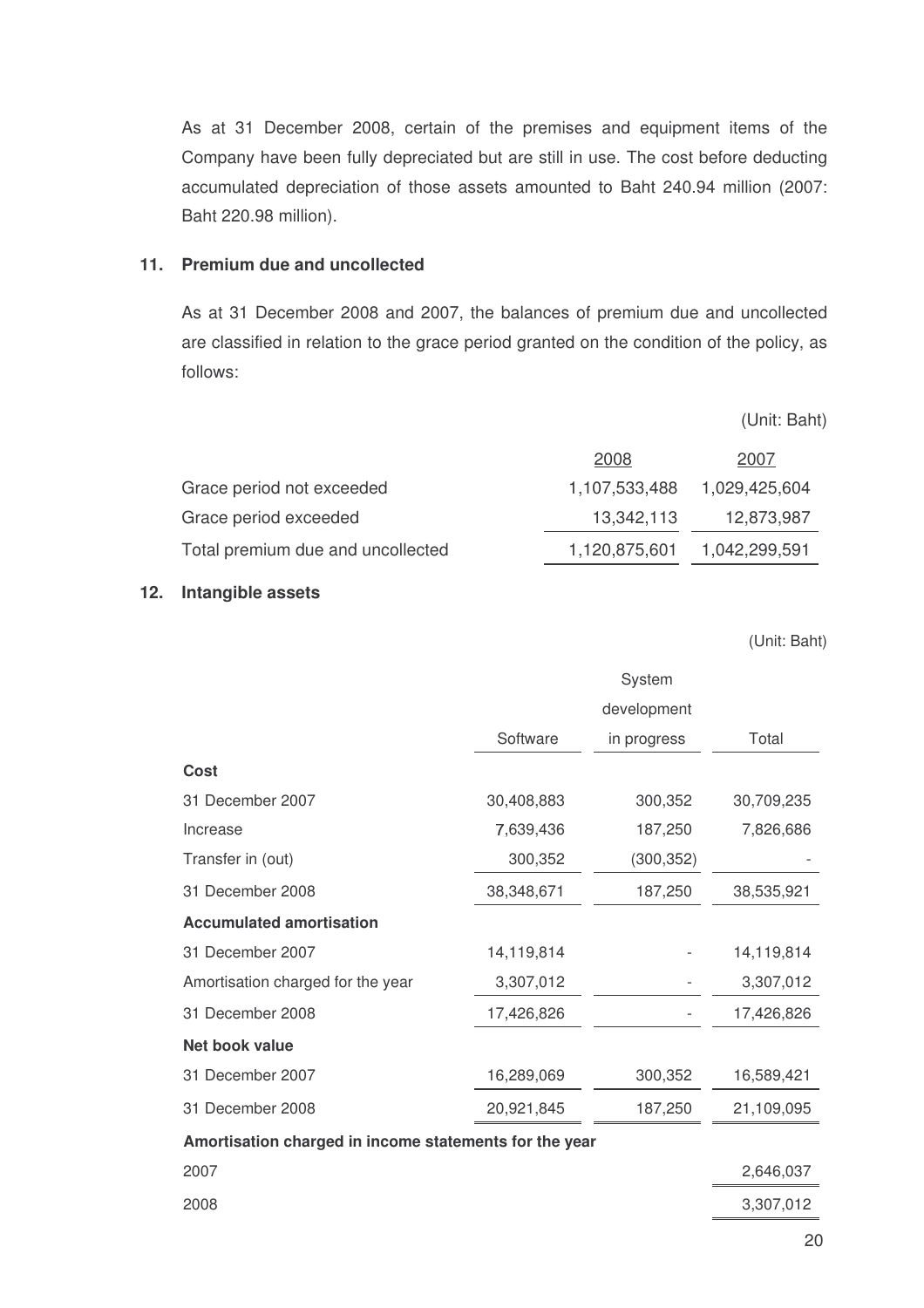## **13 Other assets**

(Unit: Baht)

|                                               | 2008        | 2007        |
|-----------------------------------------------|-------------|-------------|
| Prepaid rental expenses                       | 140,615,873 | 152,441,565 |
| Accounts receivable from sales of investments | 7,234,646   | 4,843,500   |
| Prepaid expenses                              | 20,340,516  | 12,806,585  |
| <b>Deposits</b>                               | 19,032,376  | 15,436,401  |
| <b>Others</b>                                 | 18,019,775  | 12,007,279  |
| Total                                         | 205,243,186 | 197,535,330 |
|                                               |             |             |

## **14. Other liabilities**

(Unit: Baht)

|                                                   | 2008        | 2007        |
|---------------------------------------------------|-------------|-------------|
| Accrued commission expenses                       | 403,511,371 | 386,437,669 |
| Accrued expenses                                  | 132,441,605 | 125,210,803 |
| Withholding tax payable                           | 25,322,248  | 32,841,499  |
| Premium received for policies not yet approved    | 53,248,871  | 124,490,043 |
| Amounts received awaiting transfer                | 78,764,294  | 50,506,034  |
| Unpaid benefits to life policies exempted premium | 80,818,346  | 75,215,584  |
| Forward contracts payables                        | 26,575,250  | 18,820,150  |
| <b>Others</b>                                     | 46,412,663  | 43,527,779  |
| Total                                             | 847,094,648 | 857,049,561 |

## **15. Assets pledged with registrar**

As at 31 December 2008 and 2007, the following assets have been pledged with the Registrar of the Office of Insurance Commission in accordance with the Life Assurance Act.

|                       | 2008       | 2007       |
|-----------------------|------------|------------|
| State enterprise bond | 20,000,000 | 20,000,000 |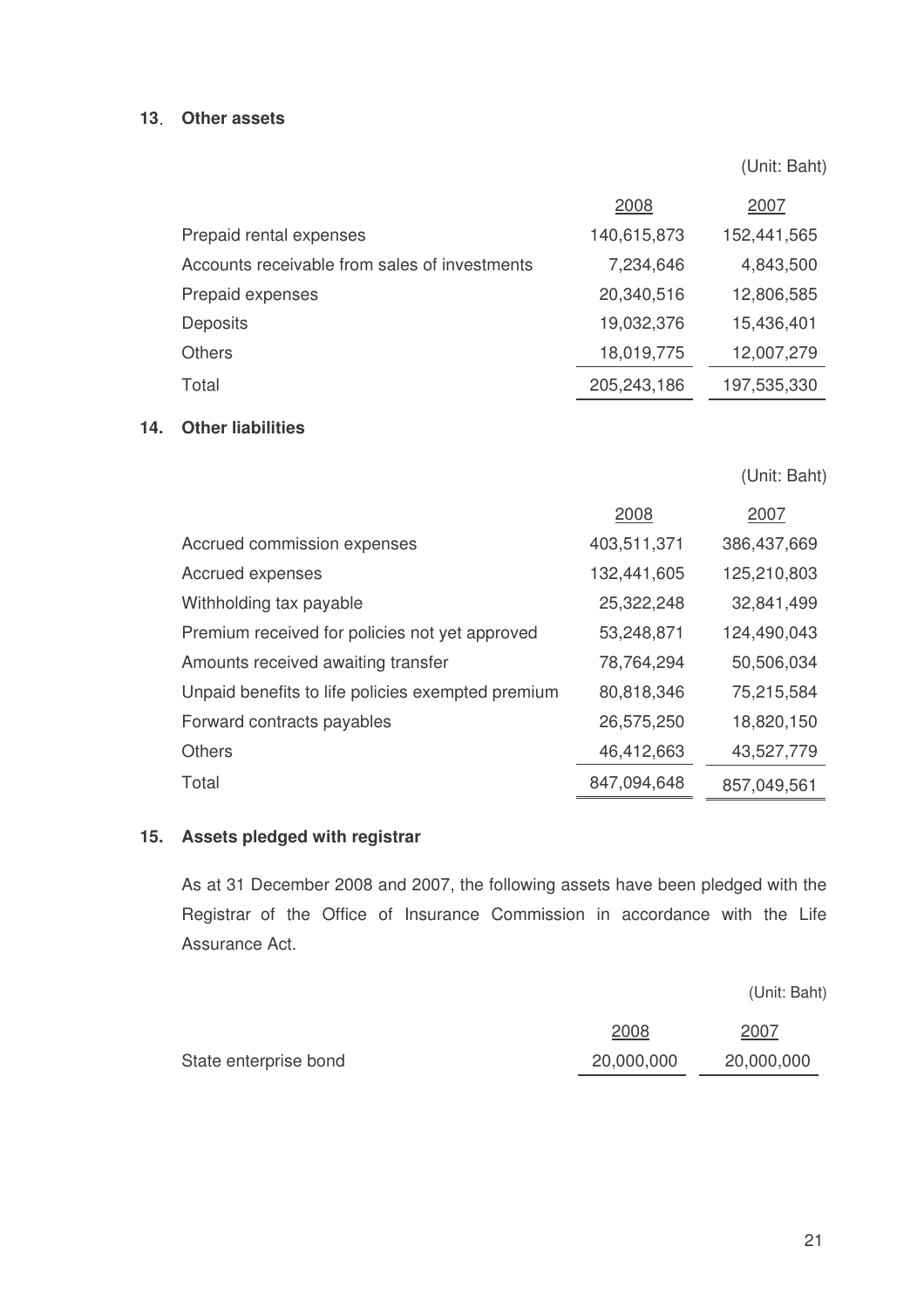#### **16. Assets reserve with registrar**

As at 31 December 2008 and 2007, the following assets have been pledged as life assurance policy reserve with the Registrar of the Office of Insurance Commission in accordance with the related section of the Life Assurance Act.

(Unit: Baht)

|                        | 2008          | 2007          |
|------------------------|---------------|---------------|
| Government bonds       | 3,605,788,757 | 2,362,597,078 |
| State enterprise bonds | 4,854,511,383 | 4,508,698,307 |
| Total                  | 8,460,300,140 | 6,871,295,385 |

#### **17. Accrued dividends**

The Company paid an accrued interim dividend of Baht 1,000 million to the shareholders on 3 April 2008. Such interim dividend was approved by resolution of the meeting of the Board of Directors held on 18 December 2007.

#### **18. Warrants**

- **18.1** On 23 November 2007, Extraordinary General Meeting No. 2 of the Company's shareholders passed a resolution approving the issuance of 20 million registered and non-transferrable warrants to subscribe to the Company's ordinary shares, to be allotted to employees. These warrants expire 5 years from the issue date or on the termination date of employment, if earlier. The exercise ratio is 1 warrant to 1 new ordinary share and the exercise price is the public offering price or the approximate trading price on the Stock Exchange of Thailand (SET) if the allocation to employees takes place after the Company is listed on the SET. Employees can exercise their rights for the first time 3 years after the subscription date.
- **18.2** On 29 May 2008, the Executive Board of Directors of the Company passed the resolution approving the offer of 11.5 million warrants to management-level employees. There are 8.5 million warrants that remain unallocated.
- **18.3** On 14 August 2008, the Board of Directors of the Company passed the resolution approving the revision of the detail of warrant which allotted to employees from "the exercise price is the public offering price or the approximate trading price on the SET" to "the exercise price is the public offering price".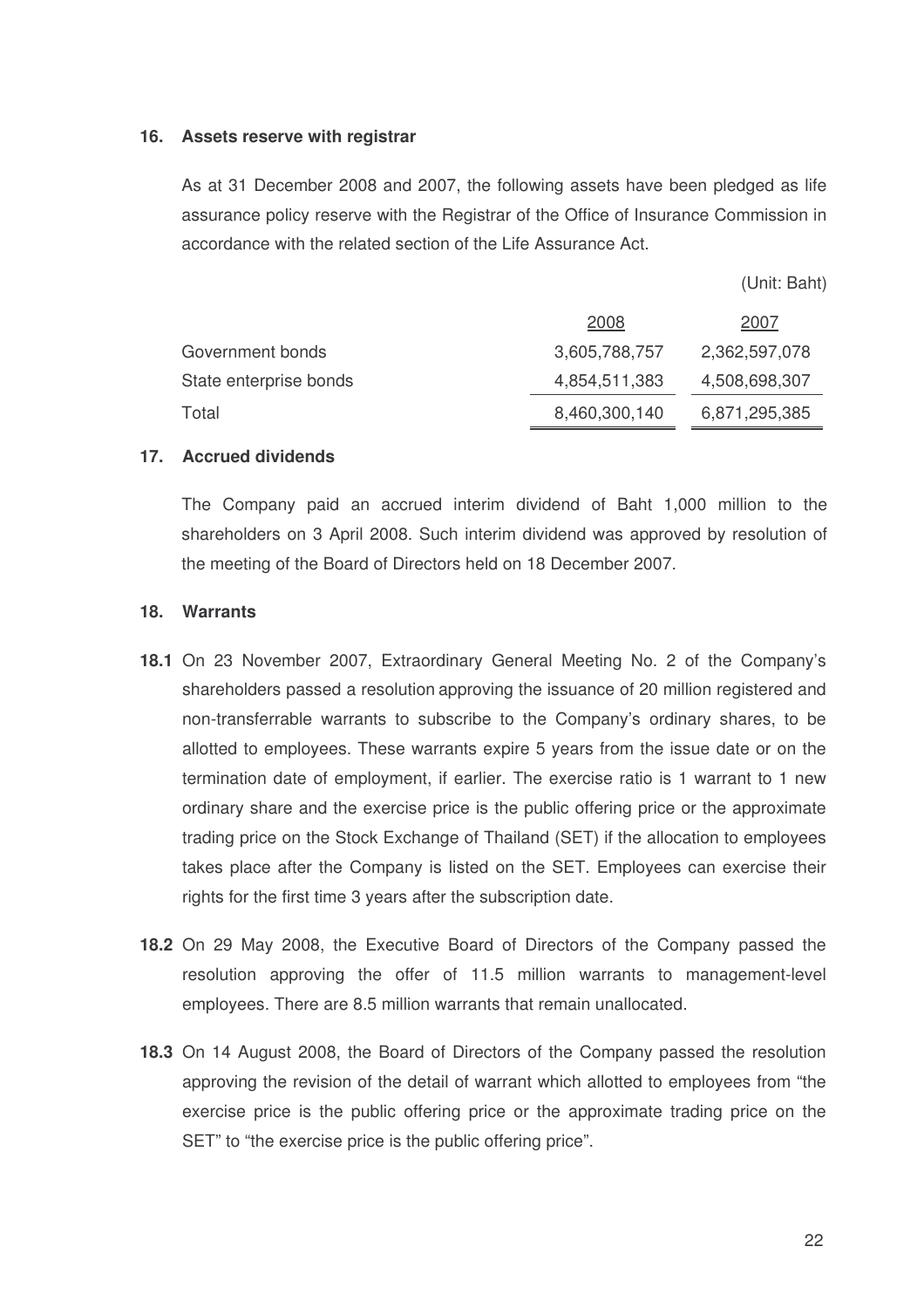## **19. Statutory reserve**

Pursuant to Section 116 of the Public Limited Companies Act B.E. 2535, the Company is required to set aside to a statutory reserve at least 5% of its net income after deducting accumulated deficit brought forward (if any), until the reserve reaches 10% of the registered capital. The statutory reserve is not available for dividend distribution.

In 2008, the Company transferred net income amounting to Baht 37.6 million (2007: Baht 38.5 million) to the statutory reserve.

## **20. Basic earnings per share**

Basic earnings per share is calculated by dividing the net income for the year by the weighted average number of ordinary shares in issue during the year.

## **21. Contingent liabilities**

As at 31 December 2008, the Company has been sued for damaged totaling approximately Baht 21.86 million as insurer. The outcomes of these causes have not yet been finalized

#### **22. Financial information by segment**

The Company's operations involve a single industry segment in life insurance and are carried on in the single geographic area in Thailand. As a result, all of the revenues, operating profits and assets as reflected in these financial statements pertain to the aforementioned industry segment and geographic area.

#### **23. Provident fund**

The Company and its employees jointly established a provident fund in accordance with the Provident Fund Act. B.E. 2530. Such fund is monthly contributed to both by the employees at rates ranging from 5% to 8% of their basic salaries and the Company at rates ranging from 5% to 8% of the employees' basic salaries, based on length of service. The fund will be paid to the employees upon termination in accordance with the rules of fund. During 2008, a total of Baht 19.34 million (2007: Baht 16.16 million) has been contributed to the fund and recorded as expenses by the Company.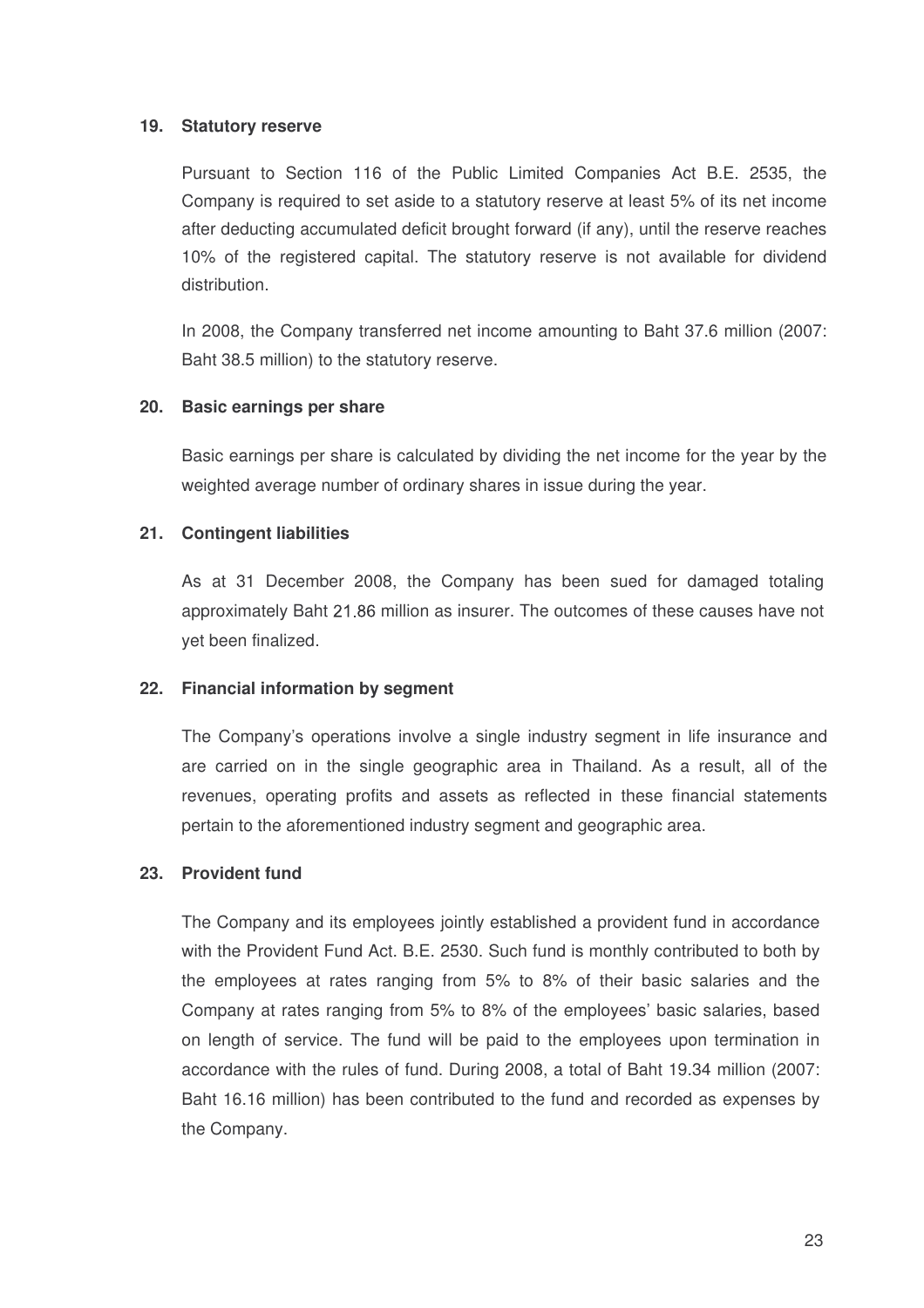## **24. Dividends paid**

Dividends declared in 2007 consist of the following: -

|                               |               | (Unit: Baht) |
|-------------------------------|---------------|--------------|
|                               | Total         | Dividend per |
| Approved by                   | dividends     | share        |
| Board of Directors' meeting   |               |              |
| on 18 December 2007           | 1,000,000,000 | 1.0          |
| Annual General Meeting of the |               |              |
| shareholders on 26 April 2007 | 250,000,000   | 2.5          |
|                               | 1,250,000,000 |              |
|                               |               |              |

### **25. Commitments**

The Company has entered into several lease agreements in respect of the lease of office building space, motor vehicles and equipments. The terms of the agreements are generally between 3 and 24 years for lease of building space and are generally between 1 and 5 years for lease of motor vehicles and equipments. Operating lease agreements can not be cancelled.

As at 31 December 2008, the Company has outstanding commitments as follows:

Unit: Million Baht

|                            | Pay within    |               |         |        |
|----------------------------|---------------|---------------|---------|--------|
|                            | <u>1 year</u> | $2 - 5$ years | 5 years | Total  |
| Operating lease agreements | 23.81         | 29.45         | 6.65    | 59.91  |
| Services agreements        | 28.98         | 48.63         | 21.94   | 99.55  |
| Total                      | 52.79         | 78.08         | 28.59   | 159.46 |

As at 31 December 2007, the Company has outstanding commitments as follows:

Unit: Million Baht

|                            | Pay within    |                    |         |              |
|----------------------------|---------------|--------------------|---------|--------------|
|                            | <u>1 year</u> | <u>2 - 5 years</u> | 5 years | <u>Total</u> |
| Operating lease agreements | 17.87         | 12.16              | 7.60    | 37.63        |
| Services agreements        | 20.19         | 21.52              | 25.03   | 66.74        |
| Total                      | 38.06         | 33.68              | 32.63   | 104.37       |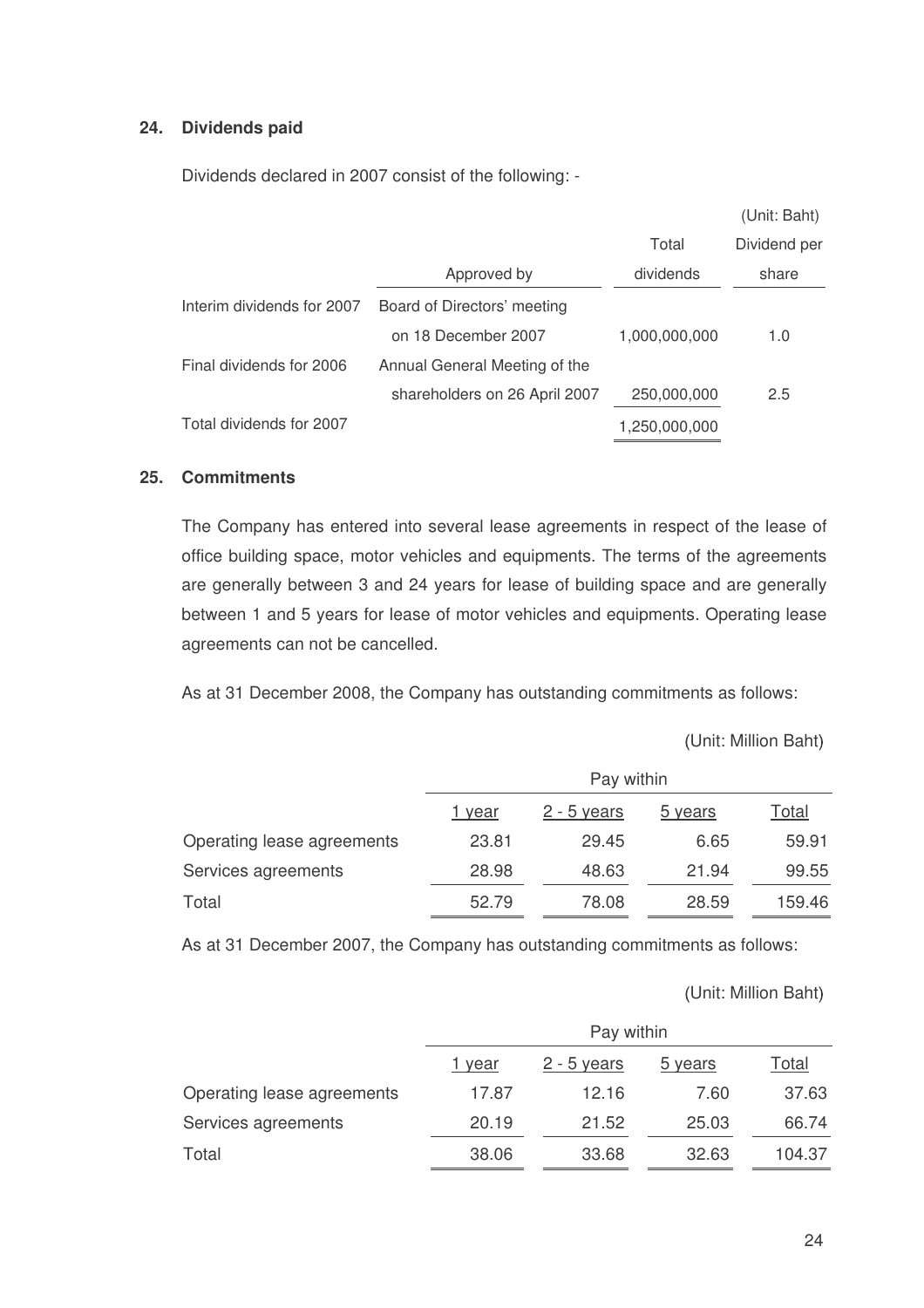## **26. Financial instruments**

#### **26.1 Financial risk management**

The Company's financial instruments principally comprise cash and deposits at financial institutions, investments in securities, loans, premium due and uncollected, accrued investment income, unpaid policy benefit, amounts due to reinsurers. The financial risks associated with these financial instruments and how they are managed is described below.

#### **Credit risk**

Concentrations of the credit risk with respect to loans and premiums due and uncollected are insignificant due to the large number of customers comprising the customer base and their dispersion across different industries and geographic regions in Thailand. The maximum exposure to credit risk is the book value of assets as presented in balance sheet.

There is insignificant risk from policy loans since the sum that the Company has lent to insured parties is less than cash value of their policies with the Company. The maximum value of the risk arising from secured loans is the amount of the loan less the value which the Company is able to derive from the assets placed as collateral.

#### **Interest rate risk**

The Company's exposure to interest rate risk relates primarily to its deposits at financial institutions, investments in securities and loans. However, since most of the Company's financial assets bear fixed interest rates which are close to the market rate, the Company does not use derivatives to manage its interest rate risk.

Significant financial assets as at 31 December 2008 classified by type of interest rates are summarized in the table below.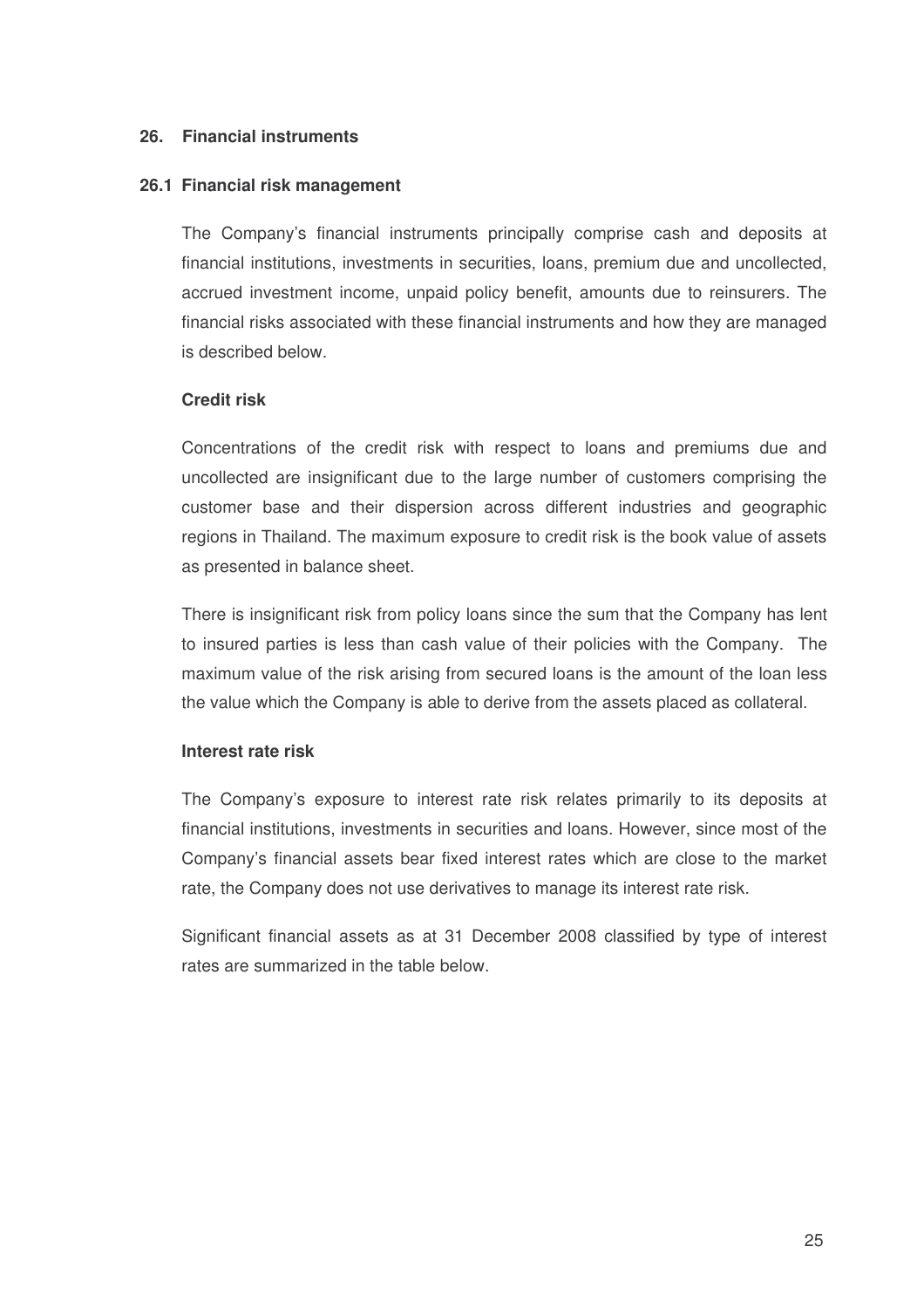(Unit: Baht)

|                                    | Balance as at 31 December 2008 |                        |                |  |
|------------------------------------|--------------------------------|------------------------|----------------|--|
|                                    | No interest                    | Floating interest rate |                |  |
| Deposits at financial institutions | 126,965,381                    | 234,674,258            | 2,020,000,000  |  |
| Investments in securities - net    |                                |                        |                |  |
| <b>Bonds</b>                       |                                |                        | 28,448,591,758 |  |
| <b>Notes</b>                       |                                |                        | 4,058,365,544  |  |
| Debentures                         | 1,900,000                      | 214,477,262            | 7,206,483,896  |  |
| Loans - net                        |                                | 33,708,030             | 1,764,731,753  |  |
| Total                              | 128,865,381                    | 482,859,550            | 43,498,172,951 |  |
|                                    |                                |                        |                |  |

Financial assets and liabilities that carry fixed interest rates further classified based on the maturity date, or the repricing date if this occurs before the maturity date.

|                                    |               |               |                |                | (Unit: Baht)  |
|------------------------------------|---------------|---------------|----------------|----------------|---------------|
|                                    | Within        |               |                |                | Average       |
|                                    | 1 year        | $2 - 5$ years | Over 5 years   | Total          | interest rate |
|                                    |               |               |                |                | $(\%$ p.a.)   |
| Deposits at financial institutions | 1,720,000,000 | ٠             | 300.000.000    | 2,020,000,000  | 3.64          |
| Investments in securities - net    |               |               |                |                |               |
| <b>Bonds</b>                       | 562,591,214   | 5,103,504,339 | 22,782,496,205 | 28,448,591,758 | 5.40          |
| <b>Notes</b>                       | 1,343,365,544 | 395,000,000   | 2,320,000,000  | 4,058,365,544  | 5.00          |
| <b>Debentures</b>                  | 314,754,459   | 1,373,145,613 | 5,518,583,824  | 7,206,483,896  | 5.86          |
| Loans - net                        | 492,616       | 16,595,085    | 1,747,644,052  | 1,764,731,753  | 6.88-8.00     |
| Total                              | 3.941.203.833 | 6,888,245,037 | 32,668,724,081 | 43,498,172,951 |               |

## **Foreign currency risk**

The Company's significant exposure to foreign currency risk is in respect of its investments in bonds and unit trusts which are denominated in foreign currencies and reinsurance with foreign reinsurers. The Company utilises forward exchange contracts to manage the risk.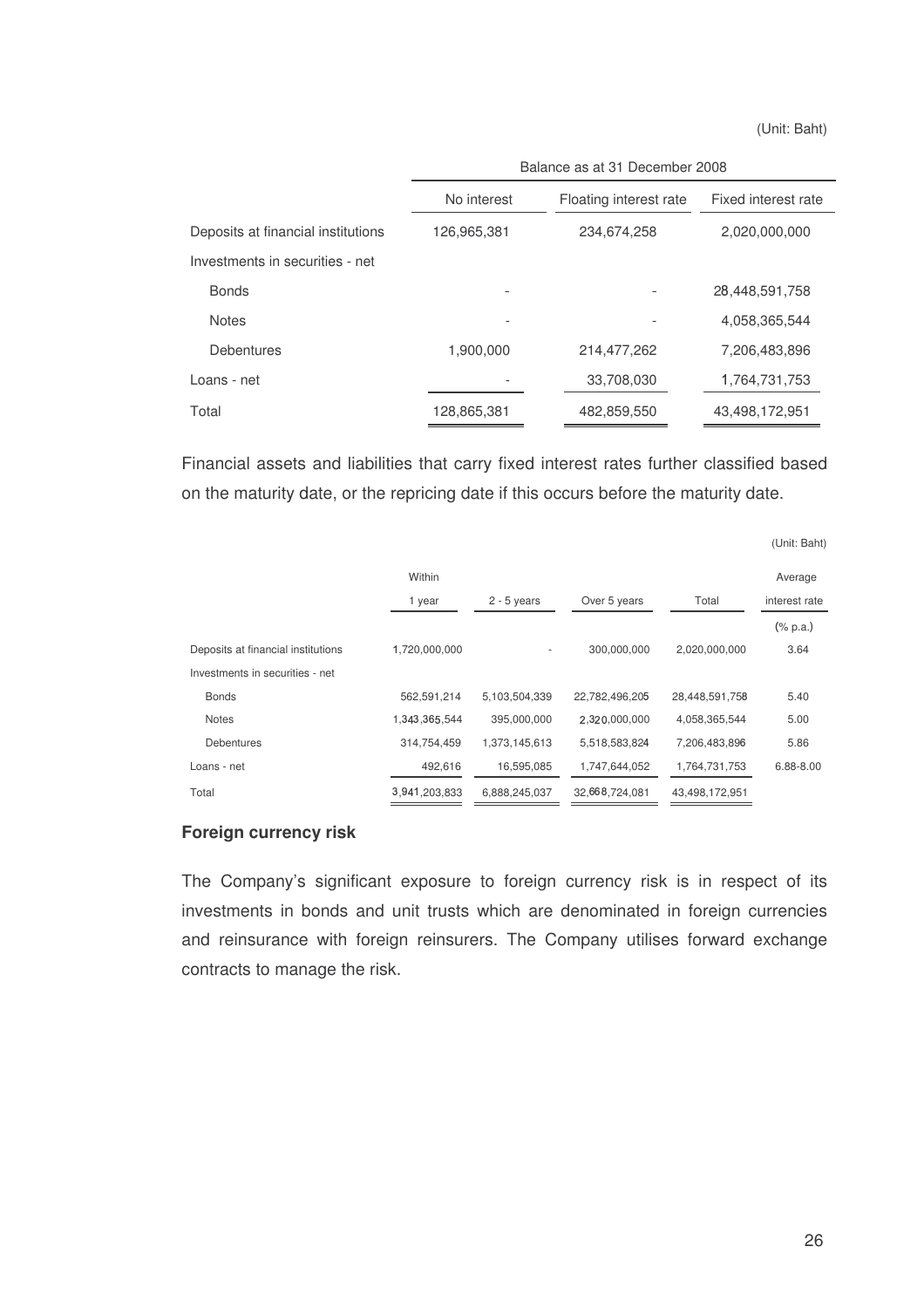As at 31 December 2008, the balances of financial assets denominated in foreign currencies are summarised below.

|                  |                         | Average exchange rate              |
|------------------|-------------------------|------------------------------------|
|                  |                         | as at 31 December 2008             |
| Foreign currency | <b>Financial assets</b> | (Baht per 1 foreign currency unit) |
|                  | (Million)               |                                    |
| US dollar        | 67.50                   | 34 81                              |
|                  |                         |                                    |

Foreign exchange contracts outstanding at 31 December 2008 are summarized below.

|                  |               | Contractual exchange rate bought   |
|------------------|---------------|------------------------------------|
| Foreign currency | Bought amount | (Baht per 1 foreign currency unit) |
|                  | (Million)     |                                    |
| US dollar        | 67.50         | $33.00 - 34.00$                    |

#### **26.2 Fair value**

A fair value is the amount for which an asset can be exchanged or a liability settled between knowledgeable, willing parties in an arm's length transaction. The fair value is determined by depending on the nature of the instrument.

The fair value is determined by reference to the market price of the financial instrument or by using an appropriate valuation technique, depending on the nature of the instrument.

The following methods and assumptions were used by the Company in estimating the fair values of financial instruments:

#### **Investments in securities**

The fair values of listed securities are based on their quoted market prices.

The fair values of other securities cannot be properly calculated, and therefore no disclosure is made.

The fair values of deposits at financial institutions, bonds, debentures and notes with maturity periods of less than 90 days are based on their carrying values. For those with maturity periods longer than 90 days, fair values are estimated using a discounted cash flow analysis based on the current interest rate and the remaining period to maturity.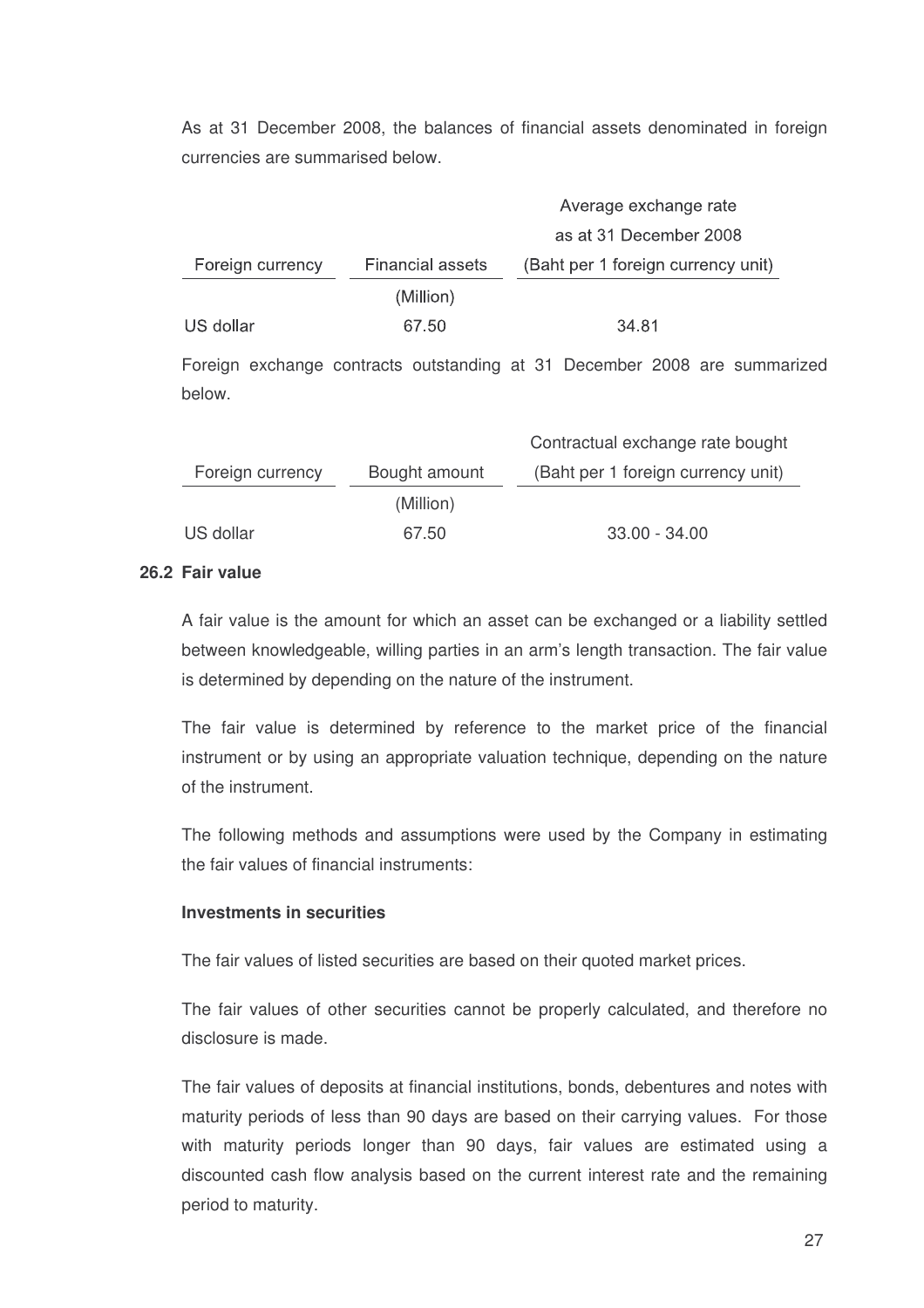The fair value of debt securities in the form of embedded derivatives are based on the calculations made by the issuers.

## **Policy loans**

The fair value of policy loan is based on the amount presented in the balance sheet.

As at 31 December 2008, the aggregate carrying values of the Company's financial instruments which are significantly different from their aggregate fair values can be defined as follows:

Unit: Baht

|                                         | Carrying value | Fair value              |
|-----------------------------------------|----------------|-------------------------|
| <b>Held-to-maturity debt securities</b> |                |                         |
| Bonds - net                             | 26,681,753,880 | 31,420,448,561          |
| Debentures - net                        | 7,315,321,449  | 8,019,622,460           |
| Investments in notes in Note 5 (a)      | 1,000,000,000  | 1,046,515,552           |
| (exclusion of put option)               |                |                         |
| Investments in notes in Note 5 (b)      | 400,000,000    | 448,515,384             |
| Investments in notes in Note 5 (c)      | 920,000,000    | 1,569,963,027           |
| Promissory notes                        | 1,738,335,544  | the proper value cannot |
|                                         |                | be calculated           |

The Company has recorded the above bonds, debentures and notes at their book values because the Company intends to hold the investments to maturity.

#### **Investments in notes as Note 5 (a)**

As at 31 December 2008, the Company may need to deposit additional amounts in the future under the promissory notes and bills of exchange agreements, as summarised below.

| Within        | Unit: Million Baht |
|---------------|--------------------|
| Within 1 year | 300                |
| $1 - 3$ years | 200                |
| $4 - 6$ years | 300                |
| Total         | 800                |